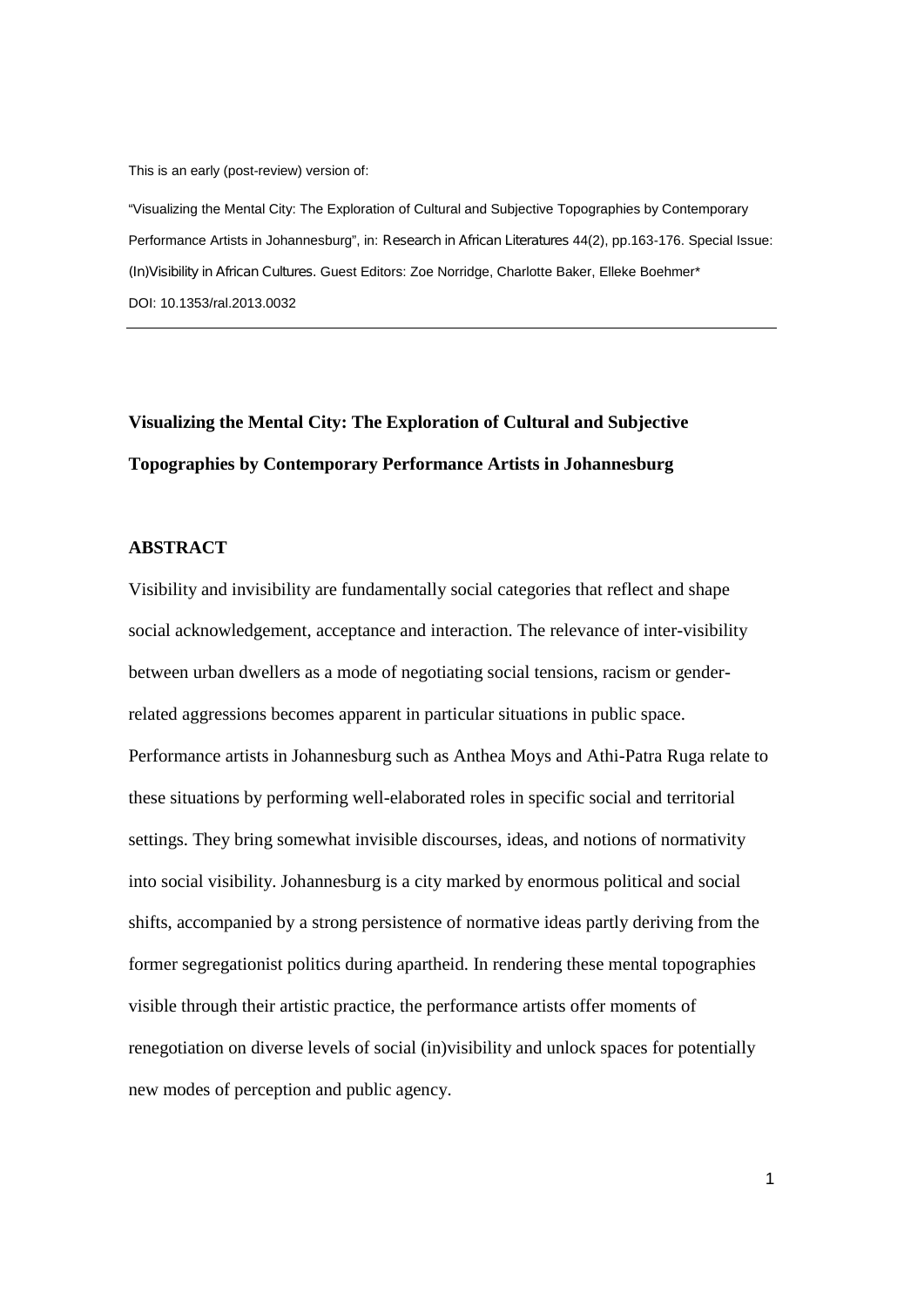#### **(In)visibility in African Cities**

Recent social theory has emphasized the relevance of visibility as a profoundly social category that marks territorialities, that functions as a device for social and political control, and that constitutes notions of the public. Studies in urban African contexts have highlighted this fact, emphasizing that the field of the invisible, by contrast, is a field beyond official mechanisms of control. AbdouMaliq Simone (2002), for instance, addressed the social and at times also political power of informal urban practices that appear from and take place in the realm of the invisible, while Filip de Boeck (2002 and 2005) demonstrated the meaning of the "invisible city" as social imaginary that helps to cope with an urban context of infrastructural and political neglect, as is the case in Kinshasa. Invisibility, in both examples, means invisibility to those who are supposed to control and govern the city, or to those who adhere to a rationalist understanding of visibility as the only proof of truth or the real. For both authors, the invisible is socially as true as the visible. While the invisible often remains as invisible to the observer or researcher as it is to other social actors, he or she can learn more about it by analyzing discourses and interpreting practices related to this invisible world. Hence, the invisible is as much part of social reality as the visible, but it often escapes our attention, because it is not as obvious as the visible world, and, relatedly, because it often is mediated by discourses, images or acts that, themselves, first need to be analyzed and understood.

The invisible does not belong to an "other" world; it is not the opposite of everyday life but rather forms an intrinsic part of it. Andrea Mubi Brighenti (2010) convincingly demonstrated how the interplay of the visible and the invisible belongs to everyday practices in society at large and to political and economic powers in particular. As he emphasizes, (in)visibility is a question of inter-visibility and therefore is a deeply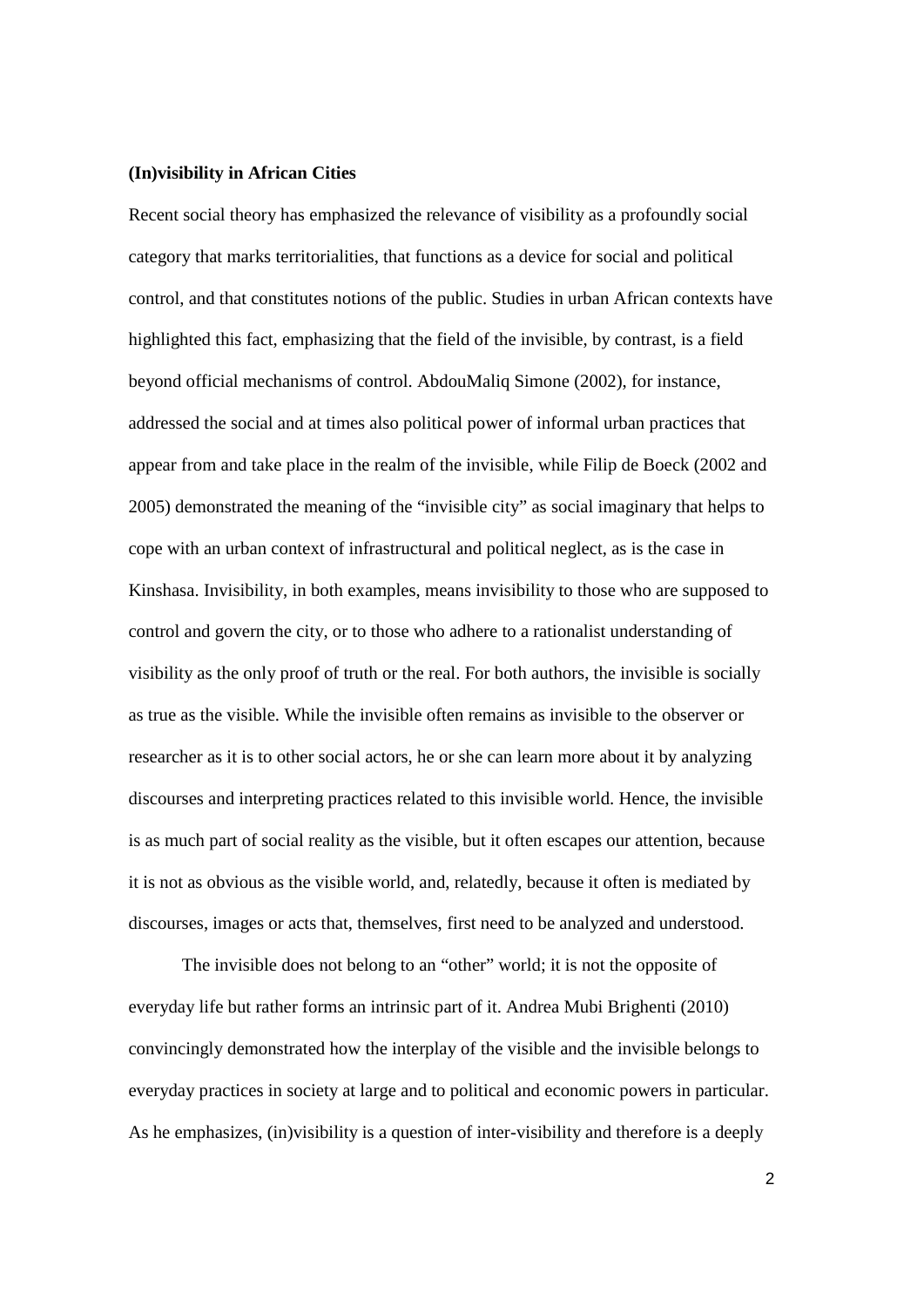social and relational phenomenon: "The relationship of looking at each other constitutes the site of mutual recognition, misrecognition or denial of recognition of the other--in short, the site where we constitute ourselves as 'subjects'" (Brighenti 27). The (in)visible is intrinsically part of the social and, according to Brighenti, it closely interrelates with territoriality. Visibility is conceived as an "element" of the social, in which territorial thresholds are drawn, inscribed and projected (Brighenti 38). The field of visibility therefore is relational, strategic and processual, or "evental" (Brighenti 32; 37-39), that is, marked by the characteristic of taking place in particular moments. According to Brighenti, the field of visibility presents itself in various consensual or contested normative regimes that, as mentioned above, decide upon the "truth" in social perception. Visibility thus has a normative dimension and whoever or whatever is invisible or hyper-visible falls out of this frame. According to Brighenti, resistance unfolds precisely in these two realms of the invisible or the supra-visible.

Normativity, too, exists in great measure in discourses beyond the directly visible; there where projections and assumptions take place just because of the social invisibility between particular individuals or social groups. This aspect of (in)visibility has received little consideration by Brighenti but plays an important role in African (and other) cities. The invisible is the realm where people tend to inscribe meaning into events and processes that evade rational or logic explication. Its presence is strong in places where the population is exposed to the arbitrariness of governments or global economies, where legal structures do not correspond with social practices, and where quick and unpredictable social, cultural, economic and political changes take place.

Segregated societies in particular develop certain imaginaries and prejudices about "other" parts of the population that often escape visibility. Such social invisibility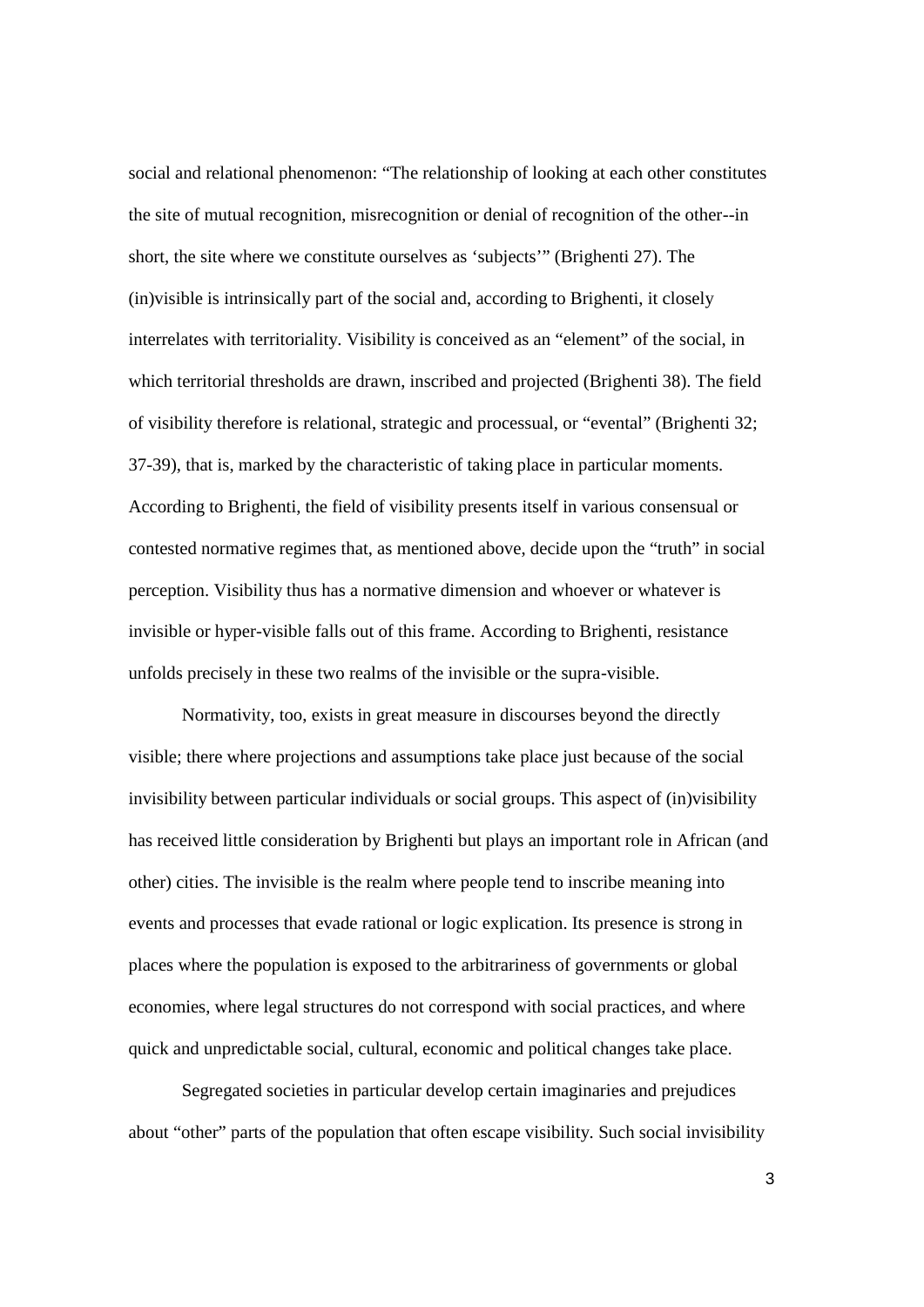may have diverse reasons like segregated housing and education policies, as during apartheid, but also high crime rates that disseminate fear from unfamiliar or foreign people, and suspicion toward unknown ways of living or toward acts that apparently oppose customs or other normative values. Especially in cities with large social disparities like in the Global South, where diverse cultures and value systems converge, we observe a disparity between what people know from the visible and what they know from the invisible world; between knowledge about some individuals on the one hand, and suppositions and rumors about them and their kin on the other.

Particularly in South Africa where apartheid segregated black and white life in a manner that enabled the white population to forget about the living conditions of the black population, such disparities based on the divergence between what people know through experience and what they assume by rumor or media reports still have a strong hold. Although many residents from all parts of Johannesburg and Soweto have extended their trajectories into parts of the city they had not known before, for many, new enclaves have developed. These enclaves either serve as their own isolated home like the gated communities in the north (see Murray and Bremner) or they have turned from a familiar place into a no-go-zone or an assumed ghetto like the inner city neighborhoods of Hillbrow and Berea where the majority of the population consists of migrants who come from other African countries, like Zimbabwe, Mozambique, the Congos, or Nigeria (see Morris, Landau, Simone). While racial segregation has declined (but barely disappeared), other forms of segregation are evolving along the line of class difference, nationality, or even gender. Although the new democratic legislation has abolished segregationist politics, they still exist socially among South African nationals and often operate against foreigners. They are expressed in the fears and prejudices that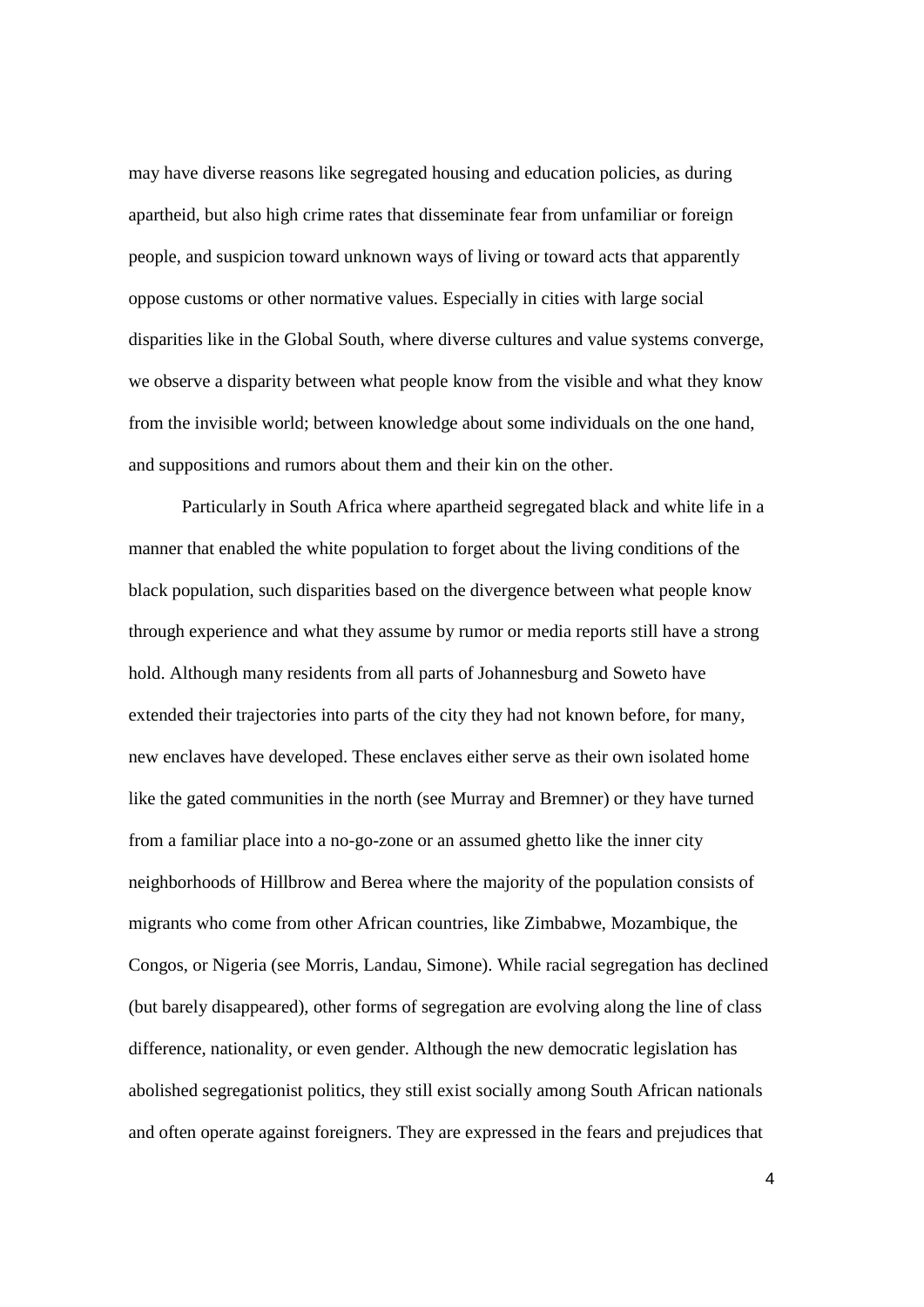accompany discourses about unknown or unfamiliar terrain. Much of this fear derives from the late 1990s when Johannesburg suffered an extremely high crime rate, but also from former apartheid politics in which people were confined by law to particular territorial areas, to facilities designated for either black or white persons, and to other restrictions associated with the racist politics of apartheid (see Beavon). While Whites certainly were privileged in this system, today, many suffer a continuation of the paranoia of that time, unable to free themselves from negative imaginaries of black South Africans, while many of the latter have developed a similar attitude towards Whites or African foreigners.

### **Mapping the Social Meaning of The (In)visible through Performance**

Artists are especially attentive observers of such social mental maps and of the continuing dissociation of parts of South Africa's population in spite of its almost twenty-year-old democracy. Particularly the younger generation that enjoyed school and/or university in the new South Africa often relate to these social gulfs, question them, and dig deeper into the normative ideas lying behind the invisibility or ignorance taking place between diverse social groups in the urban space.

In the following, I will discuss the practice of two South African performance artists who question and challenge the pertaining territoriality of social segregation and the normative ideas informing them, precisely by relating to notions of visibility and invisibility as social practices. When I met Anthea Moys and Athi-Patra Ruga in 2008, both artists lived in Johannesburg--a city that has undergone the perhaps most tangible post-apartheid change in whole South Africa. The population patterns of the inner city and parts of the suburbs have literally changed colors, while certain prejudices, fears and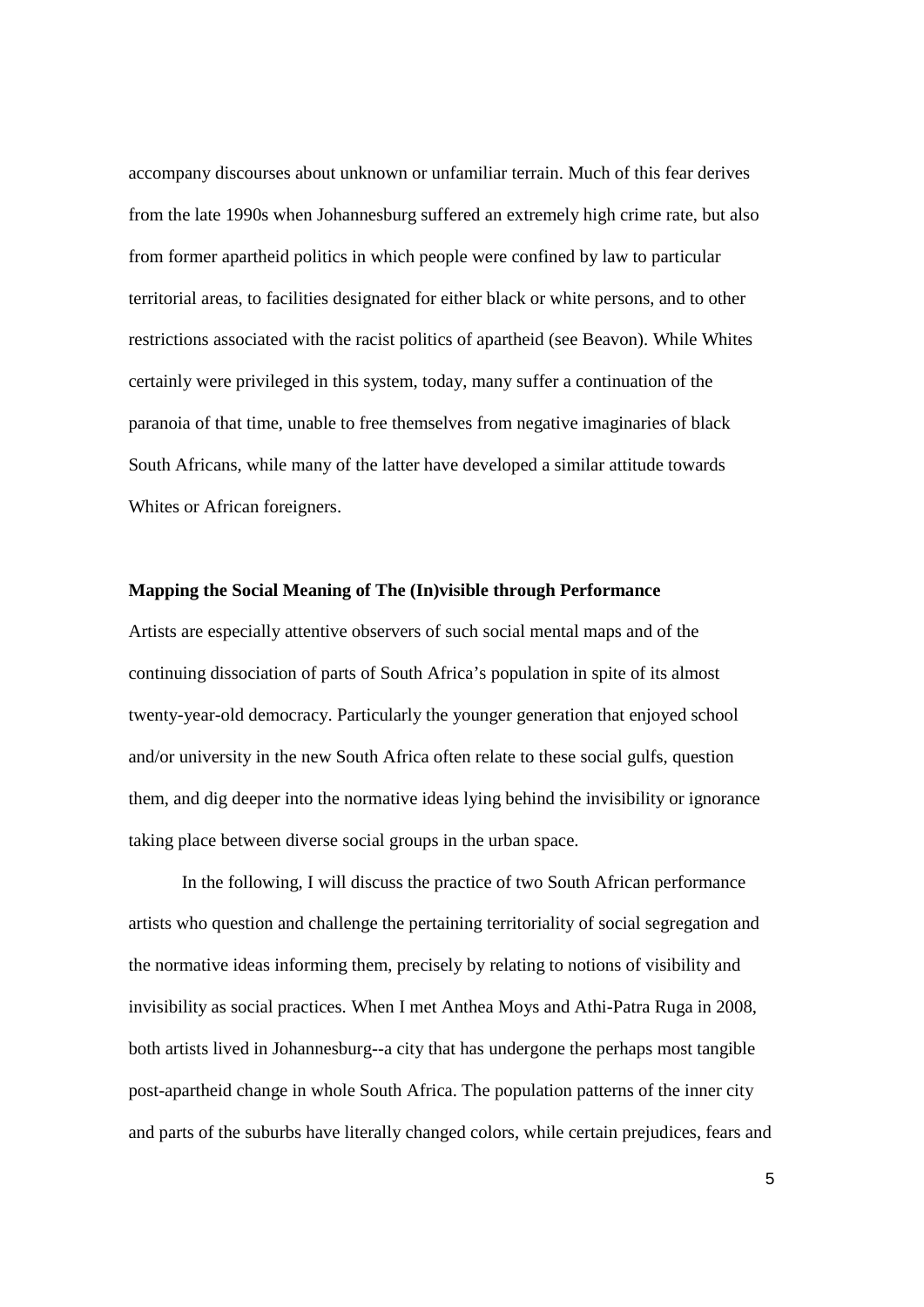a sense of "haunting" (Murray; Farber/Buys) are continuing and some suburbs have remained more or less the same for decades.

Moys and Ruga were particularly interested in the inner city of Johannesburg that had been heavily neglected during the 1990s and only started to recover in the early 2000s. While economic power-houses left the city in favor of the northern suburbs like Sandton, workers and labor-seeking people from townships, the rural areas or other African countries moved into the inner city, turning it from a "white" residential area first to a "greying" area in the  $1980s<sup>1</sup>$  and then into an almost exclusively "black" area. Poverty, a nearly bankrupt city, unemployment and other factors contributed to a rising crime rate that would mark the reputation of Johannesburg for the next decades. Even today, after significant interventions by the municipality, prejudices about the dangers of the city persist, although the city image was significantly ameliorated through the peaceful and incident-free hosting of the Soccer World Cup in 2010.

The artists are aware of these entrenched prejudices within the city, but also of a blur, a relativization, and a constant reorganization of spatial reality. They are familiar with the presuppositions of many people, their fears and their habits which result in the very way of how people do--or do not--move in the inner city of Johannesburg. Borrowing a high social awareness from recent South African history, performance artists in Johannesburg tend to engage with factual and perceived notions of what and how the city is or is supposed to be. They explore the legal as well as illegal, formal and informal urban space either by integrating their one-man-performances into the streets of Johannesburg or by engaging in specific interactions with the diverse communities. Thus, they explicitly or implicitly deal with questions of mental topographies, attributions of space, social fears, and practices of inclusion and exclusion--all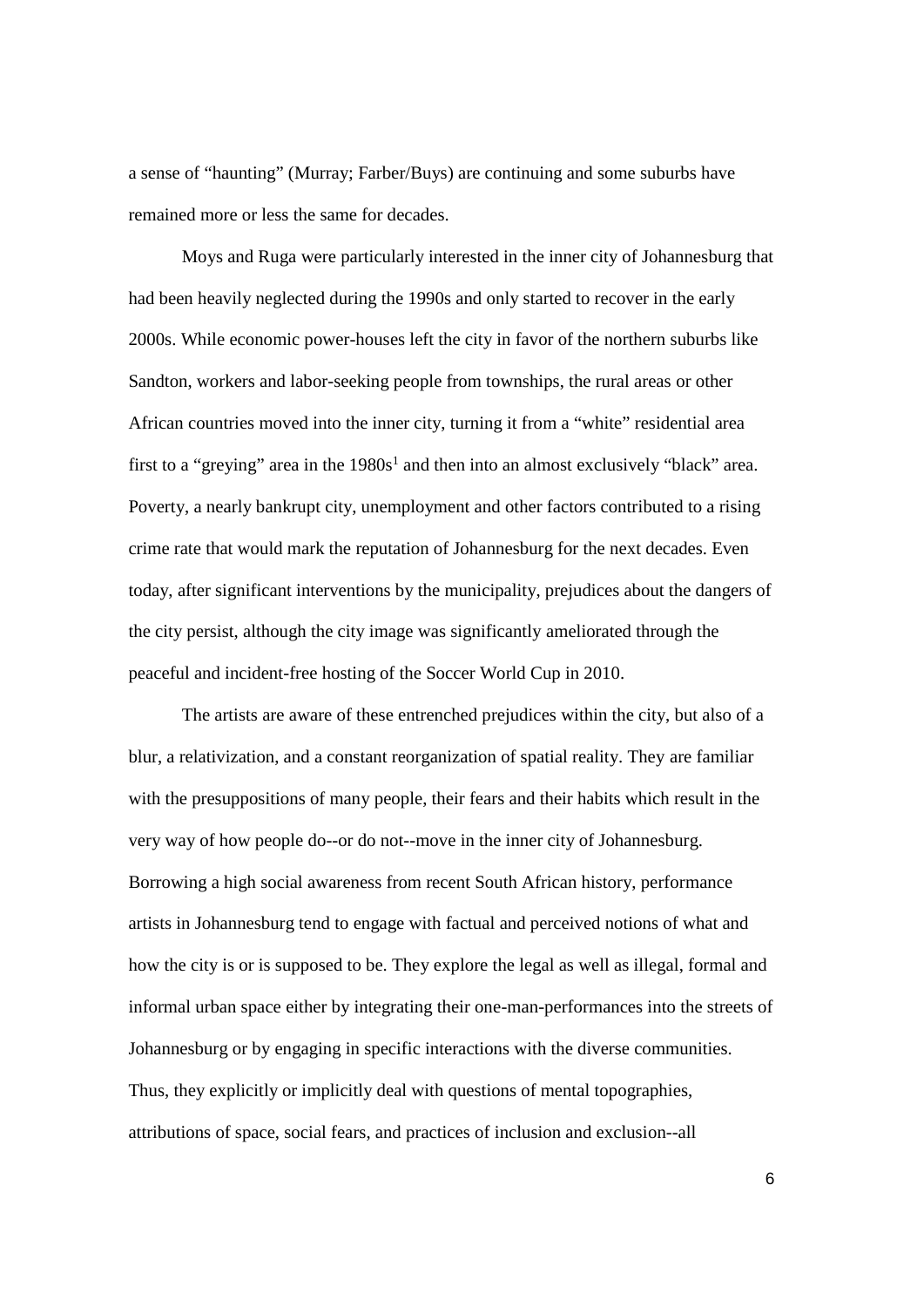phenomena which become at times visible, but more often than not exist in the invisible realm, as mental images, personal nostalgia, fear of the foreigner and a love to certain places charged with memory. With their art, performance artists manage to make visible--at least to a certain extent--not only the realities in which such mental images are embedded, but also representations of rather abstract, invisible feelings and imaginaries. On the basis of the work of Athi-Patra Ruga and Anthea Moys this paper asks on what assumptions the performances are founded, and with which strategies they explore the interrelationship of the visible, the invisible, and the discursive fields of contemporary urban topographies.

#### **Athi-Patra Ruga: Shaping Counter-Normative Space in Hyper-Visibility**

Athi-Patra Ruga (born 1984 in Umtata, Eastern Cape) experienced the major part of his school education in the new democracy of South Africa. After his Matric at the age of 17, Ruga moved to Johannesburg where he studied for the Honors Diploma in Fashion History and Design at the Gordon Flack Davison Design Academy. It is in Johannesburg and during his residencies abroad that he established a name as a performance artist, a path that he had chosen after he realized that fashion alone did not really make him happy. Although he maintained his label *Just Nje* and continued to be active in the fashion design world of Johannesburg, he increasingly dedicated his time to performance and visual arts. His performances take place in diverse sites such as clubs, private homes, exhibition spaces, or in the urban public space.<sup>2</sup>

While his performance pieces often have a narrative character, some of them likewise raise questions about the public space, particularly in Johannesburg and Cape Town. Ruga maps the city along the borders of fashion as a body architecture and a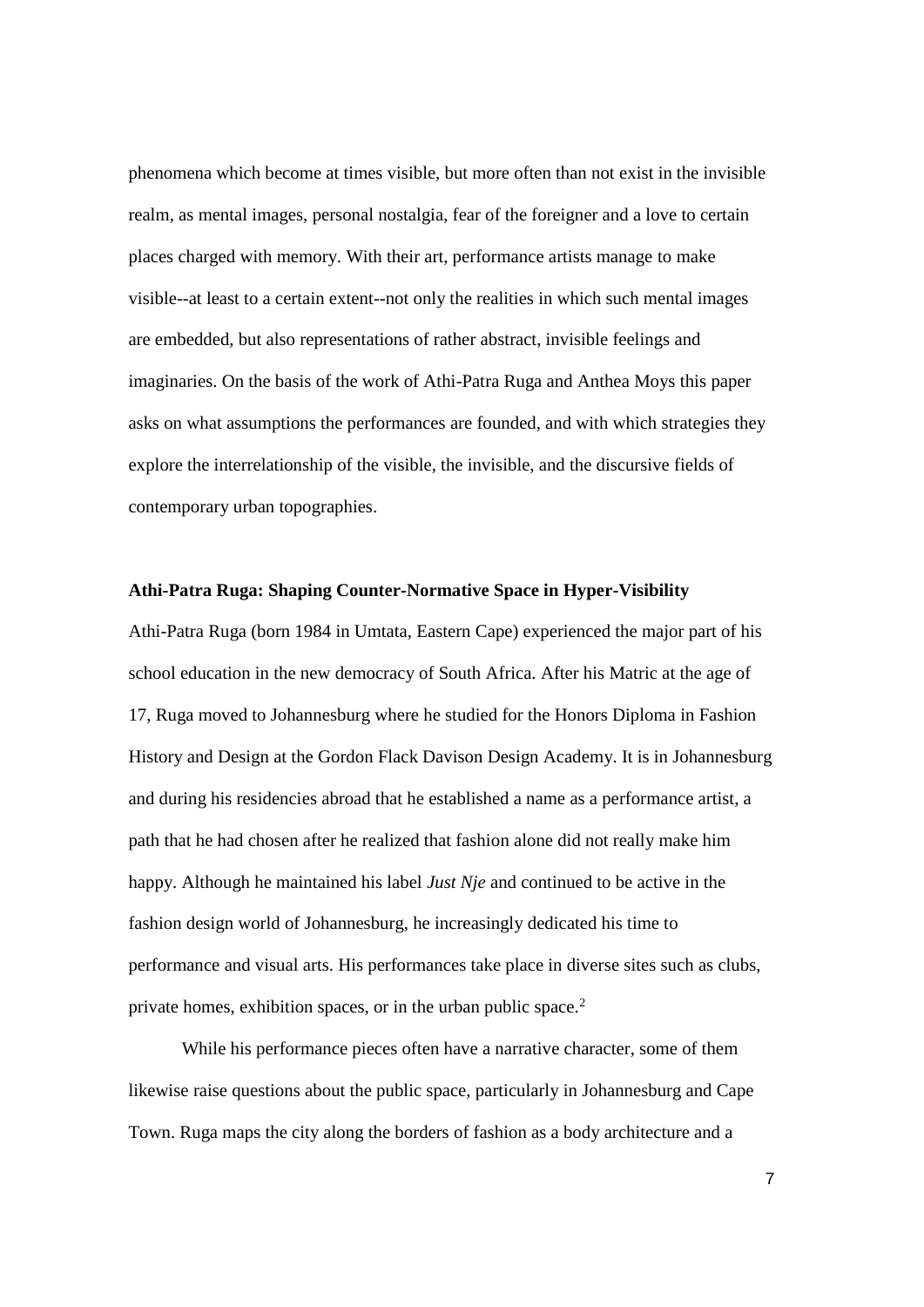signifier of social subjectivities in relation to urban spaces. Fashion, body language, and the places where he chooses to perform, constitute a subjective publicness or a public subjectivity; a clash between legal and individual freedoms and social norms. Ruga is interested in the public space as a place of interaction and confrontation, making use of the intervisibility Brighenti mentioned as fundamental condition for any kind of social visibility and acknowledgement. Exploring these social territories, Ruga is very aware of the heterogeneity of potential audiences.<sup>3</sup> Knowing that nobody traverses a city without a certain idea of what is "normal" or "common sense" and without fearing the encounter of what is apparently senseless, dangerous or deadly, Ruga explores the diverse levels of how you can act--but also of how you will be perceived--in the streets of Johannesburg or Cape Town. Parameters such as gender, ways of moving, dressing and behavior, race and ethnicity, paths chosen and encounters sought or avoided aggregate to distinct ways of perception and reactions. To know, or at least assume, in which neighborhoods your appearance may be welcome and in which not, can be, at times, life-saving.

In a series of performances conducted in 2008, Athi-Patra Ruga performed the character of *Beiruth*. The name refers to the city of Beirut as a contested city, but also Ruth in the book of Ruth. Among other motivations to produce this work, the artist mentioned the xenophobic attacks which took place in May 2008 (called 5/11 in the vernacular) in townships all over South Africa as well as in the inner city of Johannesburg (Siegenthaler/Ruga). The performances as well as the name of *Beiruth* allude to the autonomy of a city or state as well as to the autonomy of the (foreign) body moving in it.<sup>4</sup>

One performance in this series, *... after he Left* (2008), took place in the Cape Town Central taxi rank. Like all taxi ranks in the major cities of South Africa, it is the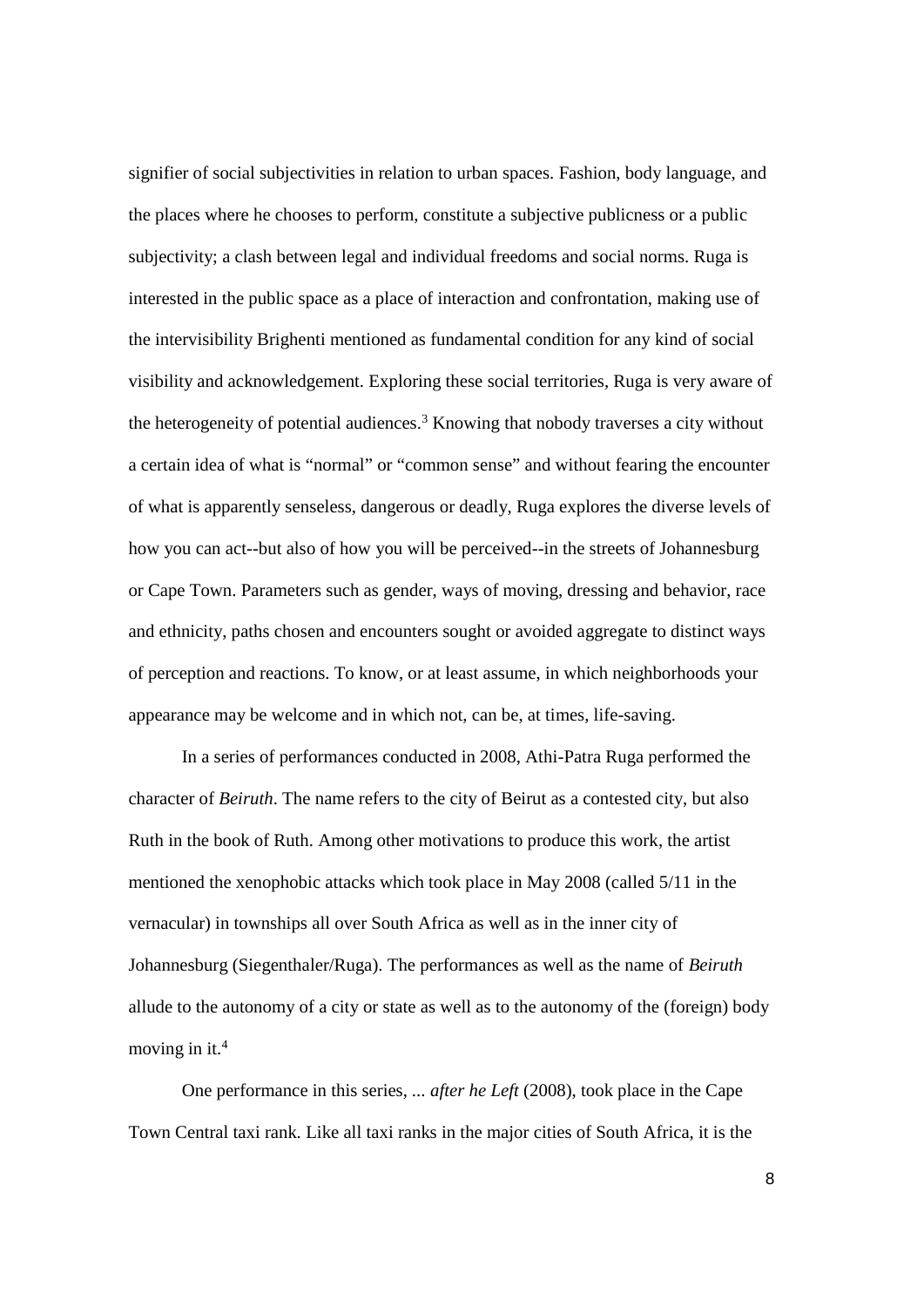heart and core of the urban economy and life; the taxi rank is the important central station for all commuters who cannot afford the car or prefer the minibus to the train. In this sense, it is a highly public space. However, this public space has adopted diverse meanings in South African society. Car-drivers and upper class people have barely ever seen the station from inside because they have their own car. For them, a taxi rank is a loud, crowded, messy and sometimes also filthy place where those gather who cannot afford anything else. For women, it may be a place of sexual harassment--a perception that is repeatedly confirmed by sexual and gender-related assaults on young women who wear short skirts or dress in a way considered inappropriate (O'Toole and Molatlhwa).<sup>5</sup>

In such a taxi rank, *Beiruth* catches a night taxi to the township called Atlantis--a real township which is far from any mythical utopia associated with the lost continent. Atlantis, situated about 40 kilometers out of Cape Town, is marked by isolation, poverty, unemployment, drug abuse, and--according to Ruga's information--child rape and child murder.<sup>6</sup> At first, Athi-Patra Ruga alias *Beiruth* walks through the minibus station, waiting for the taxi. S/he<sup>7</sup> is dressed in an eye-catching attire: black-and-white net stockings and red high heels are topped by a skin-tight red wrestling suit showing the bare male chest, arms and shoulders. A wide black belt presses *Beiruth's* waist into a female shape. Ruga's head is covered by a lamp shade which obstructs his view while *Beiruth* is striding around in a very slow, sexy and feminine way. *Beiruth*'s movements lend her a feminine or androgynous touch, whereas the leather wristband alludes to camp, punk, or dominance. In her entire appearance, *Beiruth* thoroughly exposes herself both as an alien and as a sexual being.

The unedited performance video film shows reactions of some people present at the site of the performance. For instance, it shows us a young woman who flirts with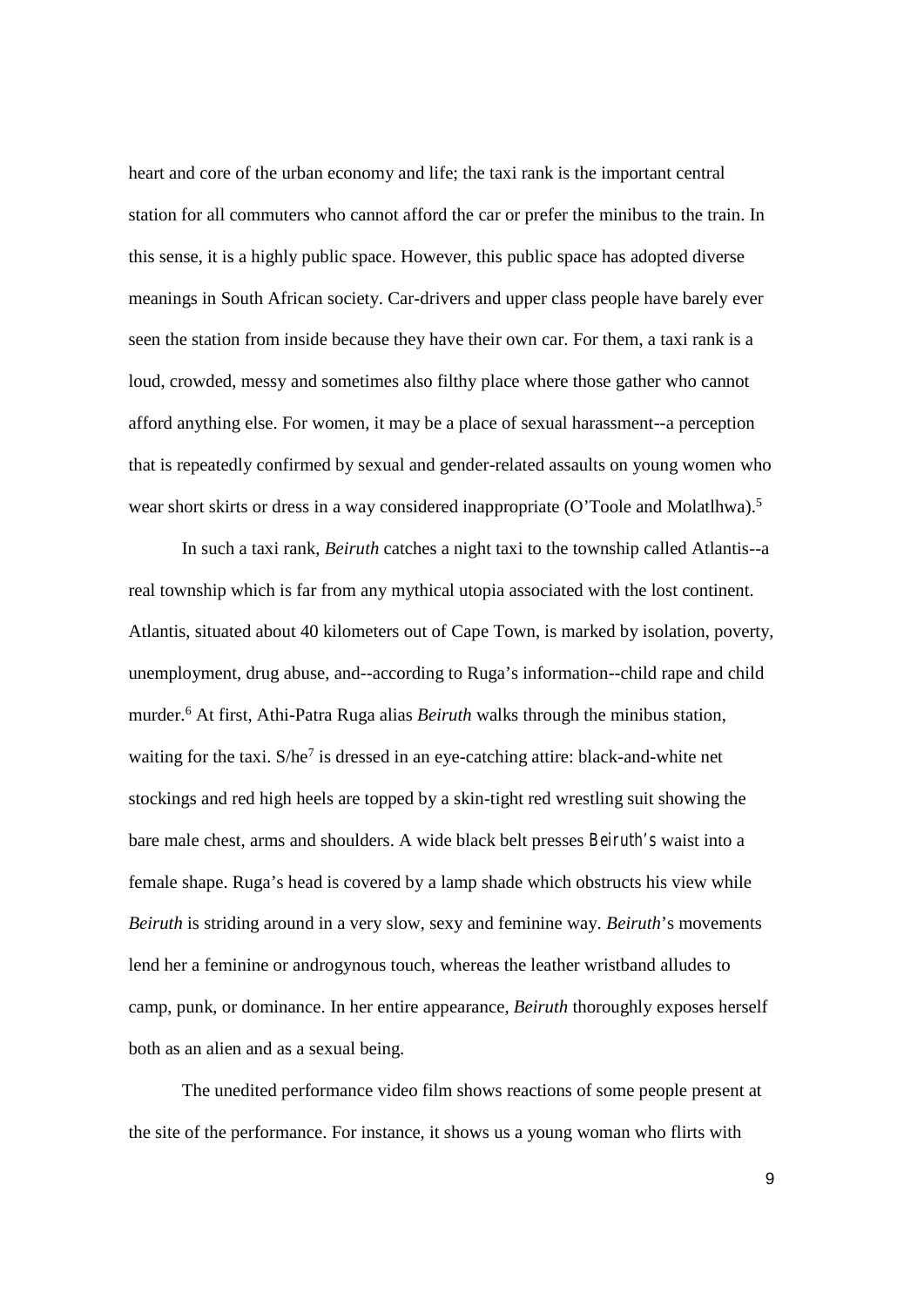*Beiruth* and looks into the camera, showing off her own female curves. She appears to approve of the performance and joins it by offering herself to the camera. However, there is also a man who appears to develop an aggression, and after looking at Beiruth as sheepishly as his colleagues, he nudges the performer with his shoulder. He appears to share existing prejudices against cross-dressing people who often are identified with homo- or transsexuality. Although South Africa has, since 1997, one of the most progressive constitutions in the world, including legalization of same-sex relationships and marriage (since 2006), in social perception, homosexuality is still often a taboo, considered to be abnormal, perverted, or "un-African" (Tucker).<sup>8</sup> The man's reaction against *Beiruth* indeed is reminiscent of the aggression of those taxi drivers who assaulted a young woman some months before.<sup>9</sup>

At the end of the performance, *Beiruth* poses in the arriving taxi and waits for fellow travellers welcome to join. Although the film crew paid the minibus-driver fully and other passengers therefore would have travelled for free, not one person followed *Beiruth*.<br>The audience, which in this case is an involuntary and random audience,

witnesses *Beiruth's* hypervisibility which responds to the often invisible but very present discourses of homophobia and misogyny, and they partly feel encouraged or provoked to take action against or in support of the performer. It is these mechanisms, happening in a taxi station, that Ruga brings to light through the performance itself, but also through the video documentation which later is shown in an art gallery context. The visual codes in his attire and behavior are associated with gay culture, with the effect that he as an individual is considered to be gay. Ruga's appearance is de-coded as belonging to homosexual culture that in turn clashes with prevailing hetero-normative and often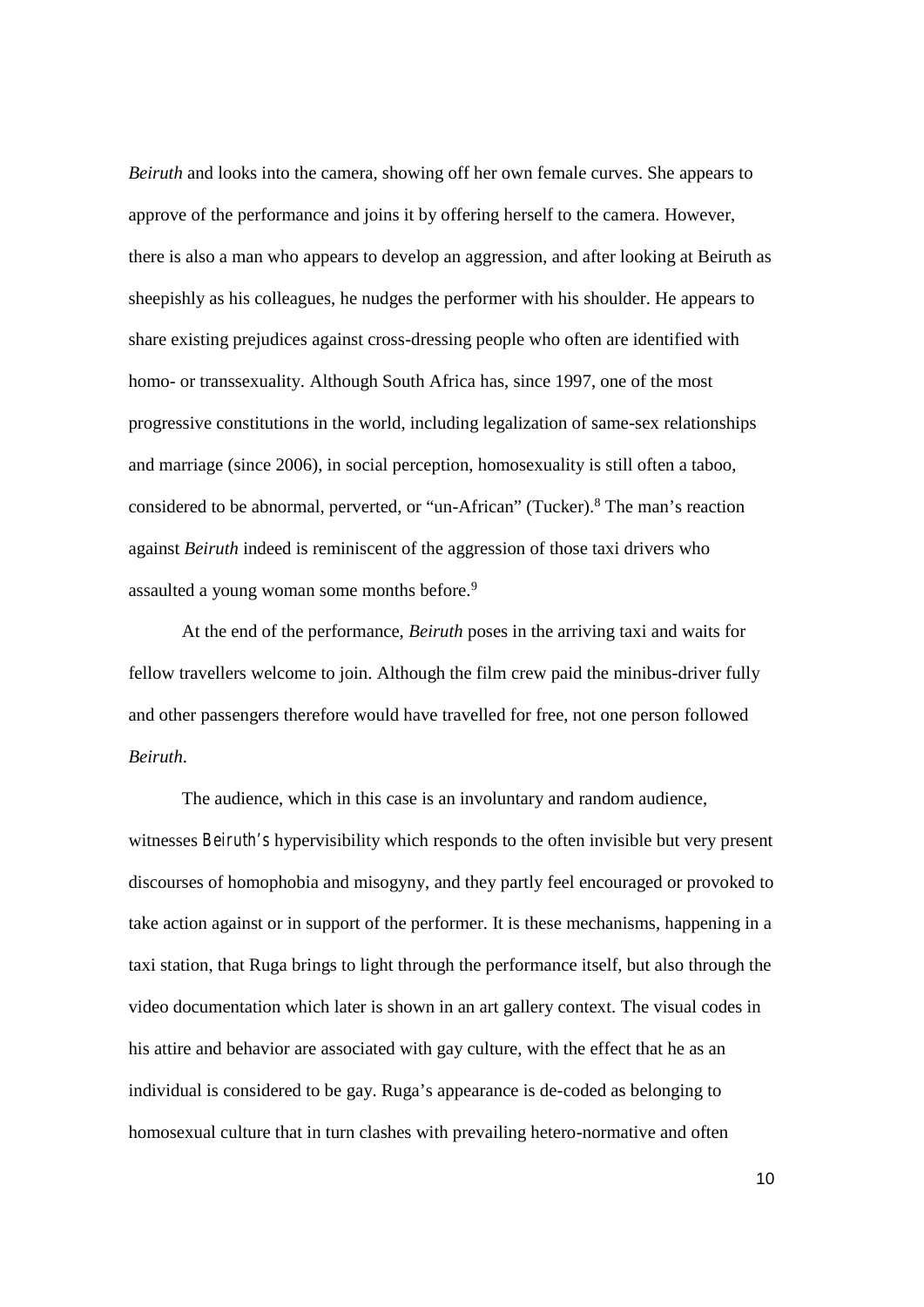misogynist attitudes. While Ruga consciously alludes to instances of sexual or other assaults marked by social intolerance, his art figure *Beiruth* appears to ignore such normative social imaginations. S/he appears to act in total naivety, like an alien, who either is not aware of or even takes pride in being different.

With this performance, Ruga made discourses visible by provoking reaction in the audience, and thus made clear that social acceptance--in spite of the extremely progressive constitution--is still lacking and those who transgress the social norms risk being discriminated against in public spaces. It is the *common sense* (Geertz; Giddens 334-343)--or rather its contestation resulting from the constantly growing plurality of cultures in the city--that Ruga reflects in his work precisely by acting as an alien.

Ruga's strong awareness of how the body, its appearance and movements are signifiers of cultural and social codes which on the one hand are influenced by the space surrounding them, but on the other hand also have the force, at times, to reshape places and space, challenge and replace to a certain extent the constructed space of urban architecture. The notion of *counterpenetration*, which Ruga uses for another performance series<sup>10</sup>, perhaps best speaks of Rugas artistic practice: it challenges territorial and social properties through a hyper-visible intrusion into spaces defined by a supposedly uncontested common sense that prevails within a visible urban environment.

# **Anthea Moys: Connecting and Familiarizing through Place-making**

Anthea Moys (born 1980 in Johannesburg) continued her early dance passion at the University of the Witwatersrand (Wits), attending courses in dance, drama and fine arts. She did her BA in Fine Arts and then worked for her MA at the Master of Arts in the Public Sphere program at Ecole Cantonale d'Art du Valais (ECAV) in Sierre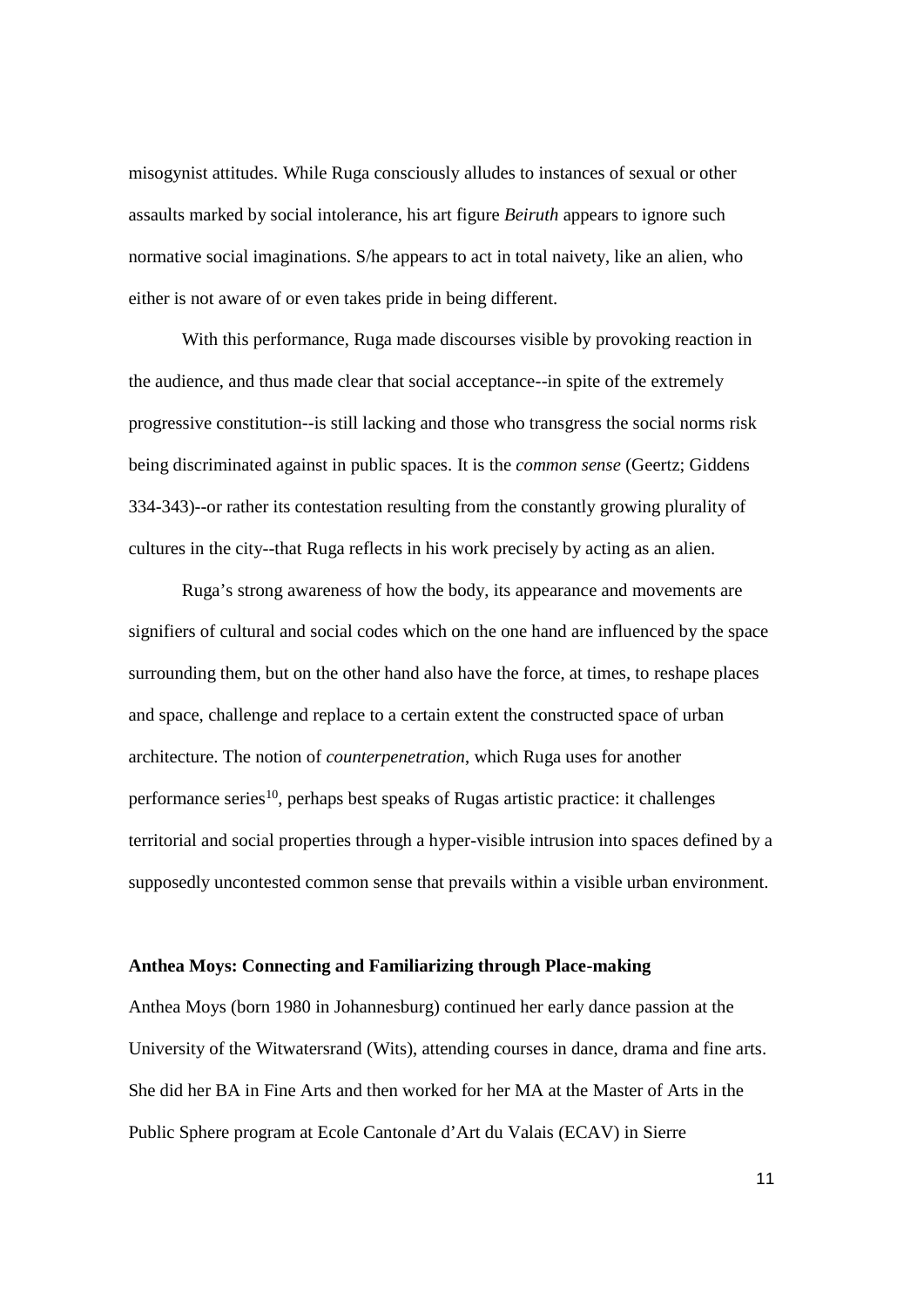(Switzerland) for a year, followed by the final year and an MA degree in Performing Arts at Wits University. Her MA thesis, submitted in 2008, dealt with the notion of play in public space. She explored and still explores this field in practice: the notion of play occupies a prominent role in her performances. For instance, she took courses at a boxing club in Hillbrow and organized a boxing game event in which she invited friends from Johannesburg's suburbs to join her in a playful tournament with boxers living in Hillbrow. On other occasions, she organized enjoyable trails for inner city youth to help them become familiar with the neighborhood. The majority of her performances show similarities to happenings and are often community-oriented. Moys takes the role of a temporary playful leader, directing diverse groups into a space which is charged and unknown to them, to create a shared, communal space--even if it is only for a moment. For this, she often uses places which should have a communal function such as parks, sport clubs or cultural institutions. Although they are considered "public", many of these spaces have a long history of exclusionary practices from apartheid to the present day. Moys tries to overcome this partly self-imposed exclusion by bringing certain target groups into areas that they normally ignore, avoid or even fear for different reasons, mostly because of crime, neglect or simply because of habit and everyday routine. She does this predominantly with interactive interventions.

However, for some performances, she decides to play a role as a main actor in which an audience is involved but not necessarily a full co-actor in the process, as is the case with *Nessun Dorma* (2008). Reducing the communicative aspect of her work and instead intensifying the symbolic act in this performance, she did not interact directly with her human surroundings but rather with the spatial context of Joubert Park, one of Johannesburg's larger parks, adjoining the Johannesburg Art Gallery. Until recently, it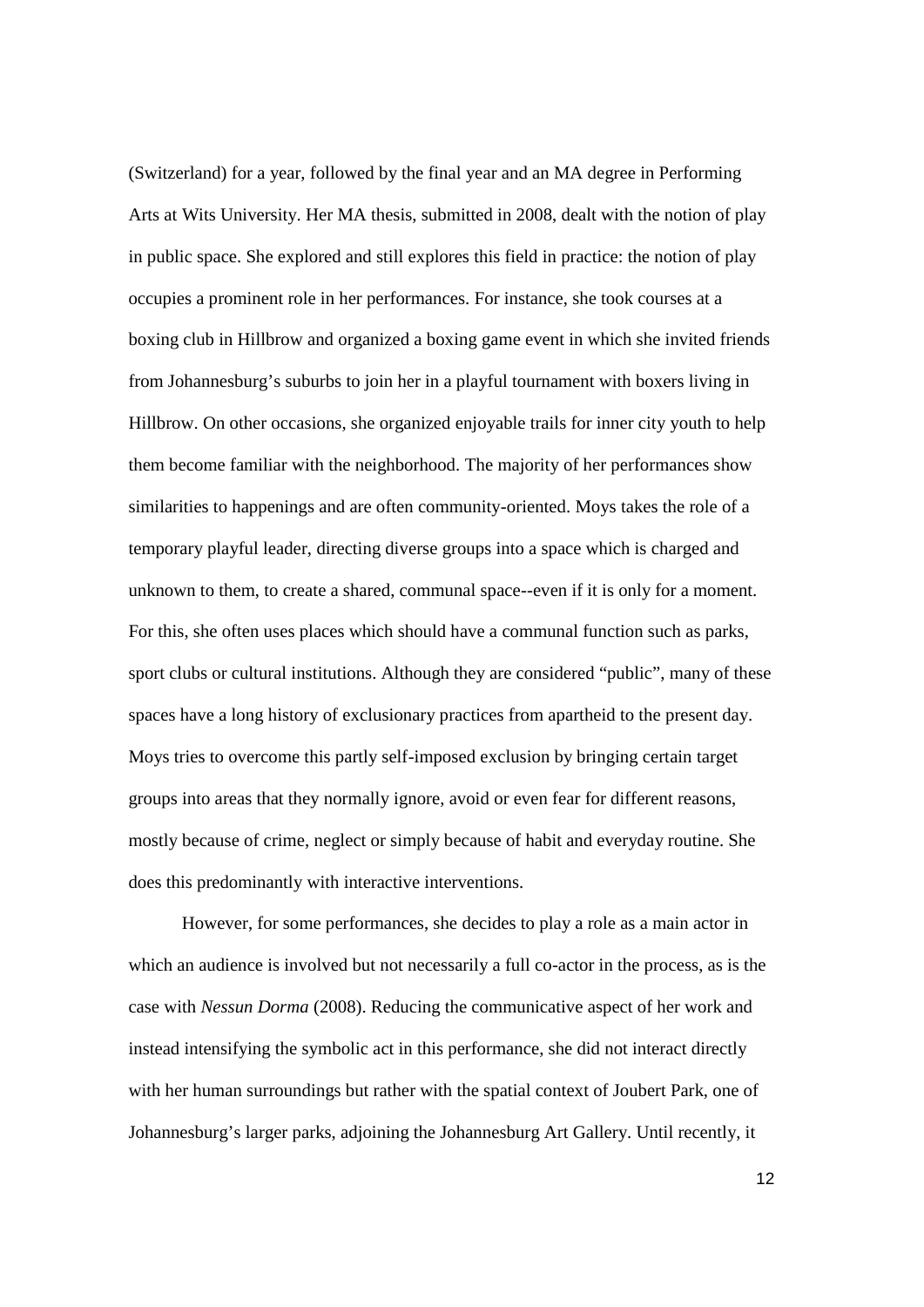was considered to be specially contested; a *no-go-zone* situated in downtown Johannesburg because of drug dealing, prostitution and robberies that took place there. It is also a symptomatic place for the ongoing divisions in South African society: the museum had been rigidly fenced off towards the park for a long time and only in recent years started to open the gates at daytime.<sup>11</sup>

Moys performed *Nessun Dorma* in the zone between this park and the art gallery. She placed a bed into this zone, well equipped with cushions and a duvet. The setting corresponded more or less to the room where she was actually sleeping at that time, except some details that had to be adapted through the transplantation from a closed space into open space, for instance by replacing the night lamp with a head torch. In her description of the work, the artist says:

"Sleeping in a bed of roses fenced off from the gallery (and the rest of the area), in one of the most dangerous parks in the city (and maybe the world), I enact what I do each night in my own bedroom. I am guarded by four CSS Tactical Security guards while I read the wonderfully optimistic book 'Don't Panic: A Book written by South Africans for South Africans', which reminds me to keep 'hope' alive within me, before I doze off into dreamland. On my left side I have *The Faber Book of Utopias.* Before I go to sleep, two opera singers sing the [sic] Puccini's aria, *Nessun Dorma*, the English edition of which is translated as 'None Shall Sleep Tonight'. The gates to the park, which had not been opened in over five years, were opened to the public that night and audience members could enter the park."12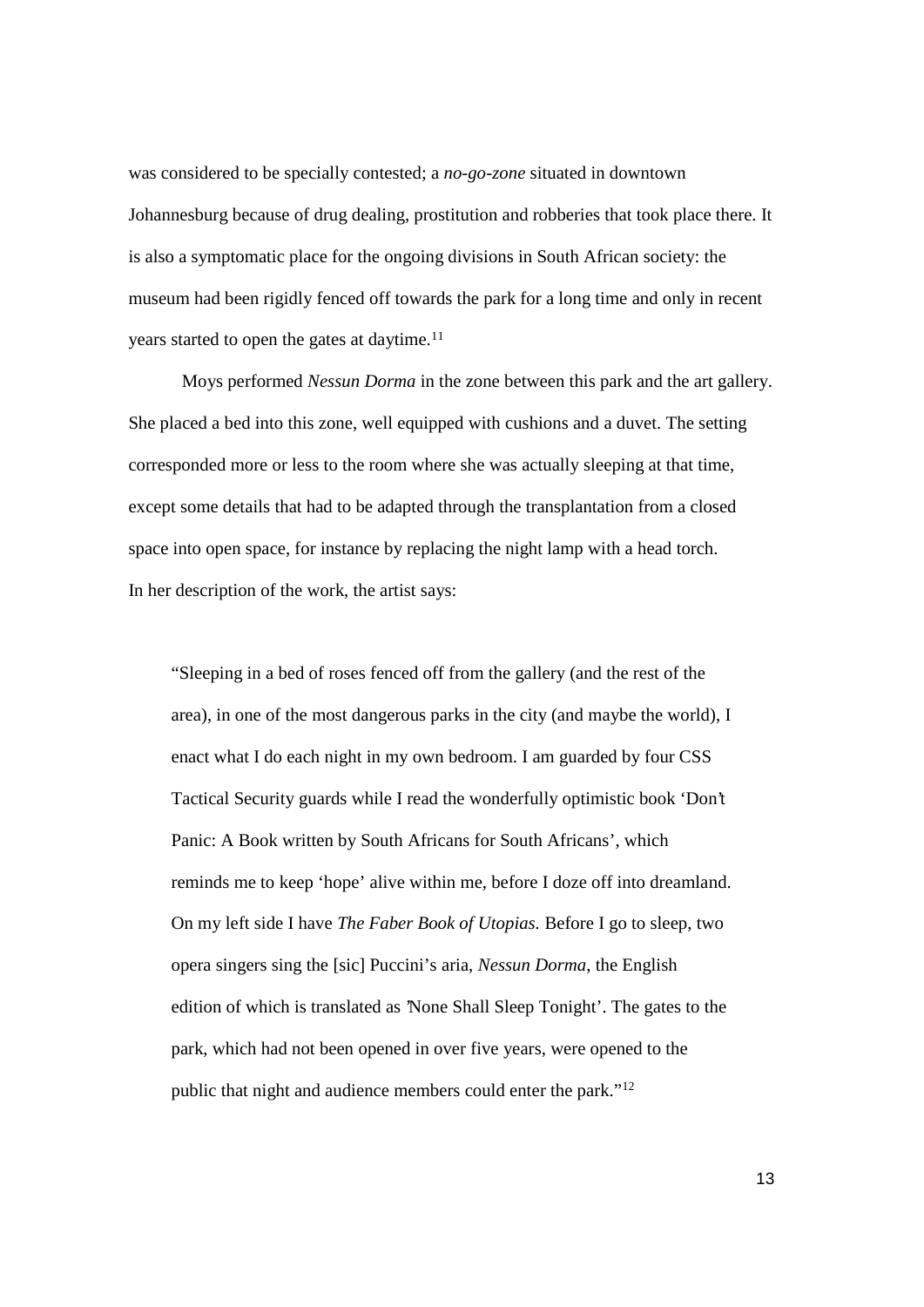Moys joins two extremely separate spaces: The no-go-zone of Joubert Park and the highly secured home of wealthy people in the northern suburbs who hire private security companies to protect themselves. As Moys puts it, "[t]his [fortification] is not eccentric or unusual. This is what we do. And at night, when we go to sleep so well 'secured', we are, most of us, still afraid."<sup>13</sup>

This constant state of alert seems to be the link between these diverging spaces- an open inner city park and a fortified suburban house. Moys points towards these similarities and differences when she transplants a northern suburb-style bed into Joubert Park.<sup>14</sup>

By performing this symbolic encounter, Moys reflects explicitly on the notion of visibility, witnessing, and, related to this, social witnessing and participation. While the suburban residents remain invisible to the inhabitants of the inner city and the park in particular, the park and its real dwellers also remain invisible to the suburbanites who avoid entering the assumed no-go-zone. There is a mutual invisibility through lacking intervisibility that furthers mistrust and fear. By transplanting her bed into the park, Moys turns the fortified private spaces public, but also literally illuminates a park that has remained or become a black spot in the perception of many residents of Johannesburg.

The fact, that the museum opened its gates that night and the audience attended a two-hour-performance that nobody would have imagined in this park, is crucial in this context and must be considered part of the performance. The act of "releasing" a group of people into the park who normally never would even approach it, is not only a proof of trust in the security guards, but also in the possibility that irritations in habits of spatial use can make a place safer. In a way, the visitors were co-guards too. But also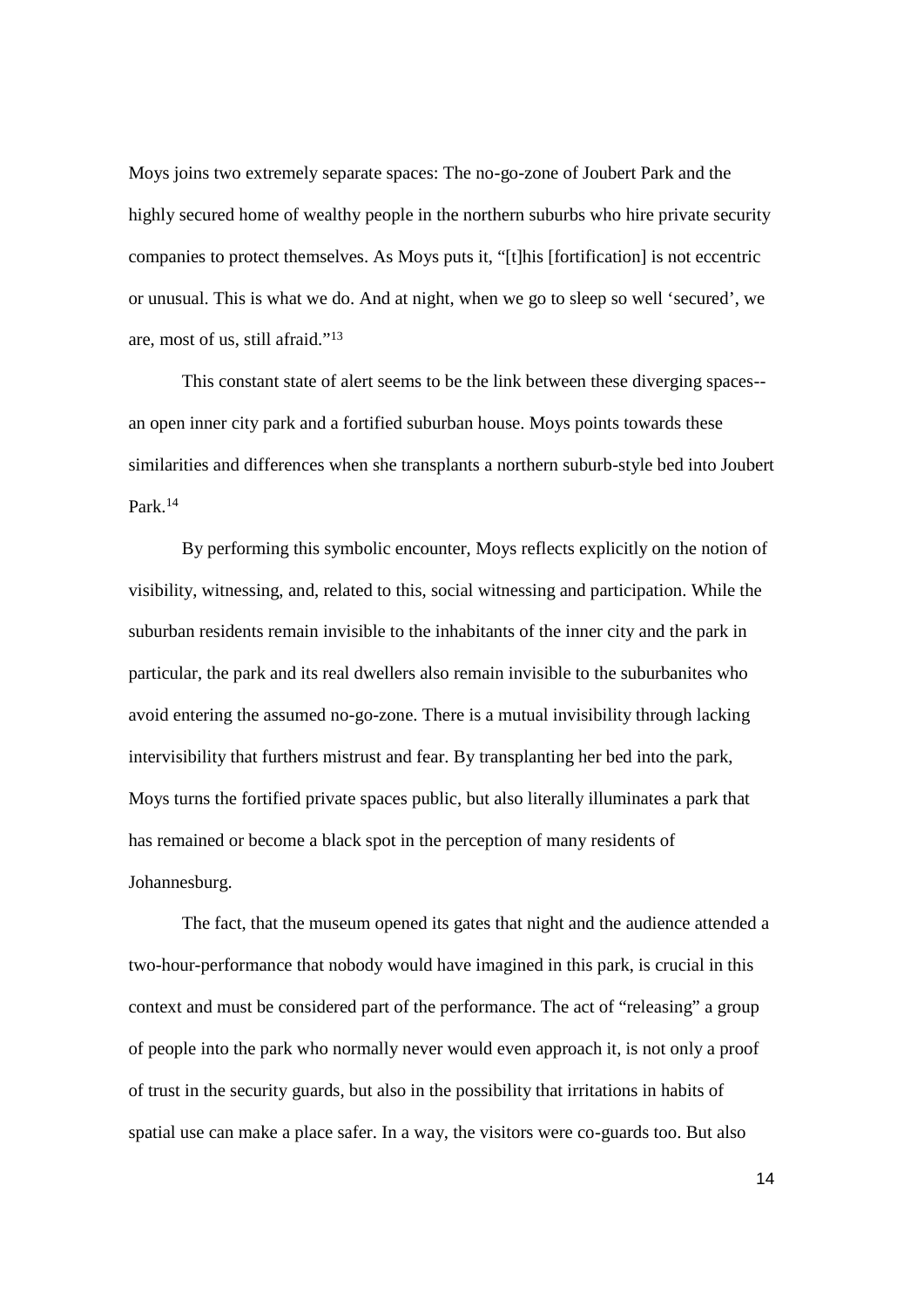vice versa, the extreme visibility of Moys, her exposure, illuminated by light, guaranteed to those attending that something extraordinary is happening, brightening up the usually dark and dangerous park and thus interrupting not only the visitors' habitual perception of it, but perhaps also the perception of its everyday nocturnal users. The "obscure", the powers and persons feared in the park, have either to join the group or withdraw even further into the dark. By placing herself in a highly visible manner in the park, accompanied by highly audible and illuminated opera singers, she claimed a visibility in the park that had not existed for two decades, during which time Joubert Park had transformed from an almost exclusively white-dominated space to a space used by exclusively black urban poor, informal traders, sex workers, drug dealers and other individuals considered dangerous.

In the same act, however, she also was able, to a certain degree, to show to the art audience living mainly in the northern, historically white suburbs, what Joubert Park is like at night. They experienced a part of it directly rather than relying on rumors and assumptions. By arranging this situation, Moys aimed at creating an entry point to territorial familiarity for the audience. At the same time, she also communicated to those normally using the park that there are other stakeholders, too, and that these stakteholders have not entirely disappeared in the suburbs but tend to re-venture into the city.

With the performance of *Nessun Dorma* it became clear, that not only poor or excluded groups within the inner city do have a marginal status of perception, but also residents in the wealthy northern suburbs. It confirms Brighenti's view that visibility and public space depend essentially on social inter-visibility. While the performance was not as interactive as most of Moys's other work and it therefore perhaps is less effective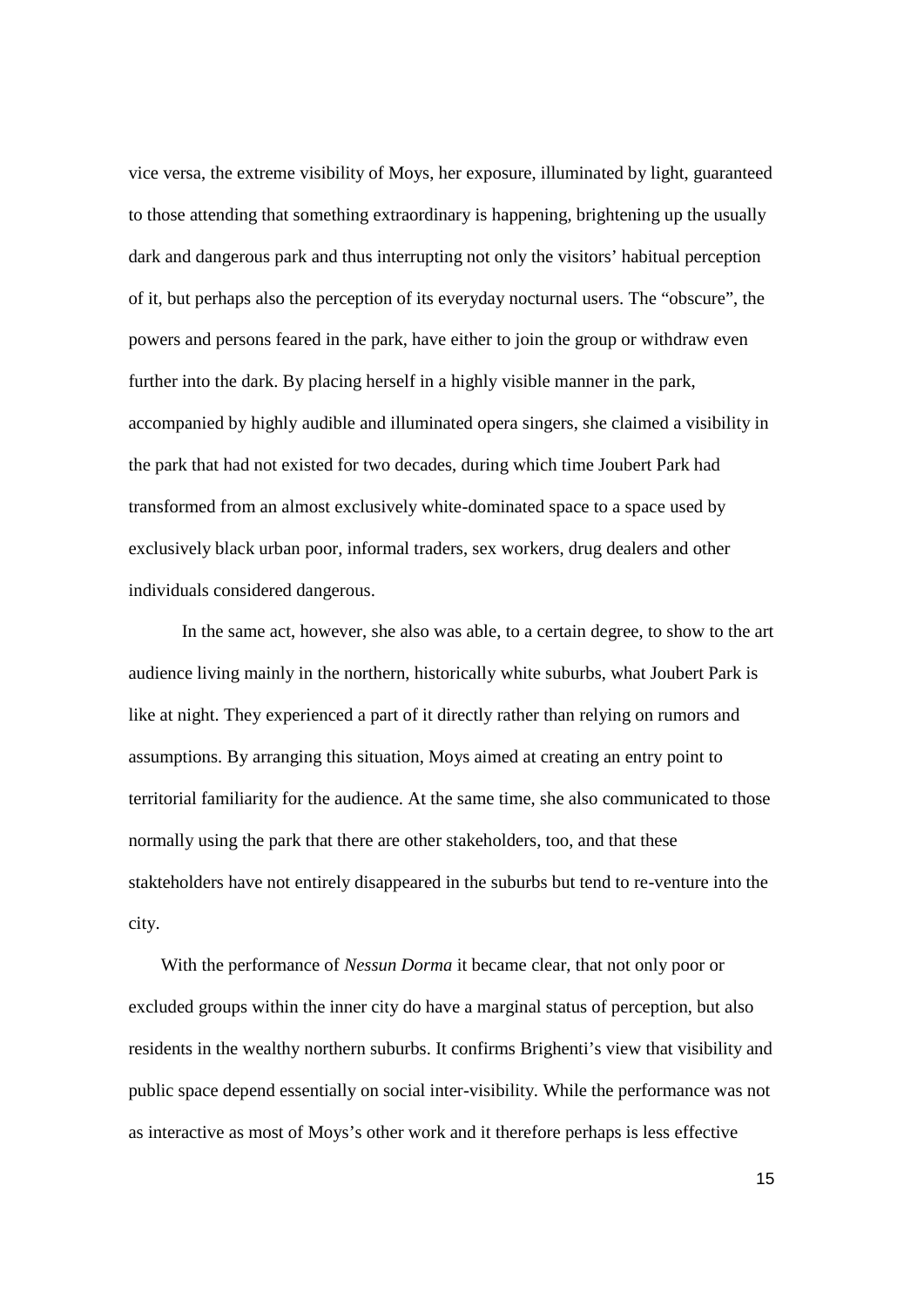socially, it pointed trenchantly to the very mechanisms of visibility and obscurity in a society marked by striking social and economic segregation, prejudices and mistrust.

# **Conclusion: Performing (In)Visibilities and Discourses**

Summarizing the analysis of the performances of Anthea Moys and Athi-Patra Ruga, it becomes clear that both artists refer to and adopt several registers of (in)visibility in their practice. I propose to distinguish four categories of (in)visibility taking place during the performances.

The first category is the *social (in)visibility of interaction and marginalization.* This (in)visibility is grounded in the actual everyday activities of urban residents; places and people they encounter and know, and other places which are unknown or taboo to them. Interaction establishes inter-visibility while the lack thereof increases the probability that particular social individuals or groups are excluded and marginalized. The artists observe this category of (in)visibility long before their actual performance, mainly through their own experience of particular urban areas. (In)visibility of interaction and marginalization can be captured by analyzing whether people interact, for what reasons, and in what manner. The renunciation of interaction is part of this category, too. People living illegally in Johannesburg might be keen to remain as oblique as possible, fearing persecution by the immigration authorities. Others might fear xenophobic, homophobic or otherwise motivated aggression.<sup>15</sup>

This first category is tightly interrelated with the second category that I call *secondary (in)visibilities and discourses.* Secondary (in)visibilities and discourses are more difficult to trace, because they are often incorporated in discourses and reveal their meaning only there. This category explores ideas, discourses and imaginaries that evolve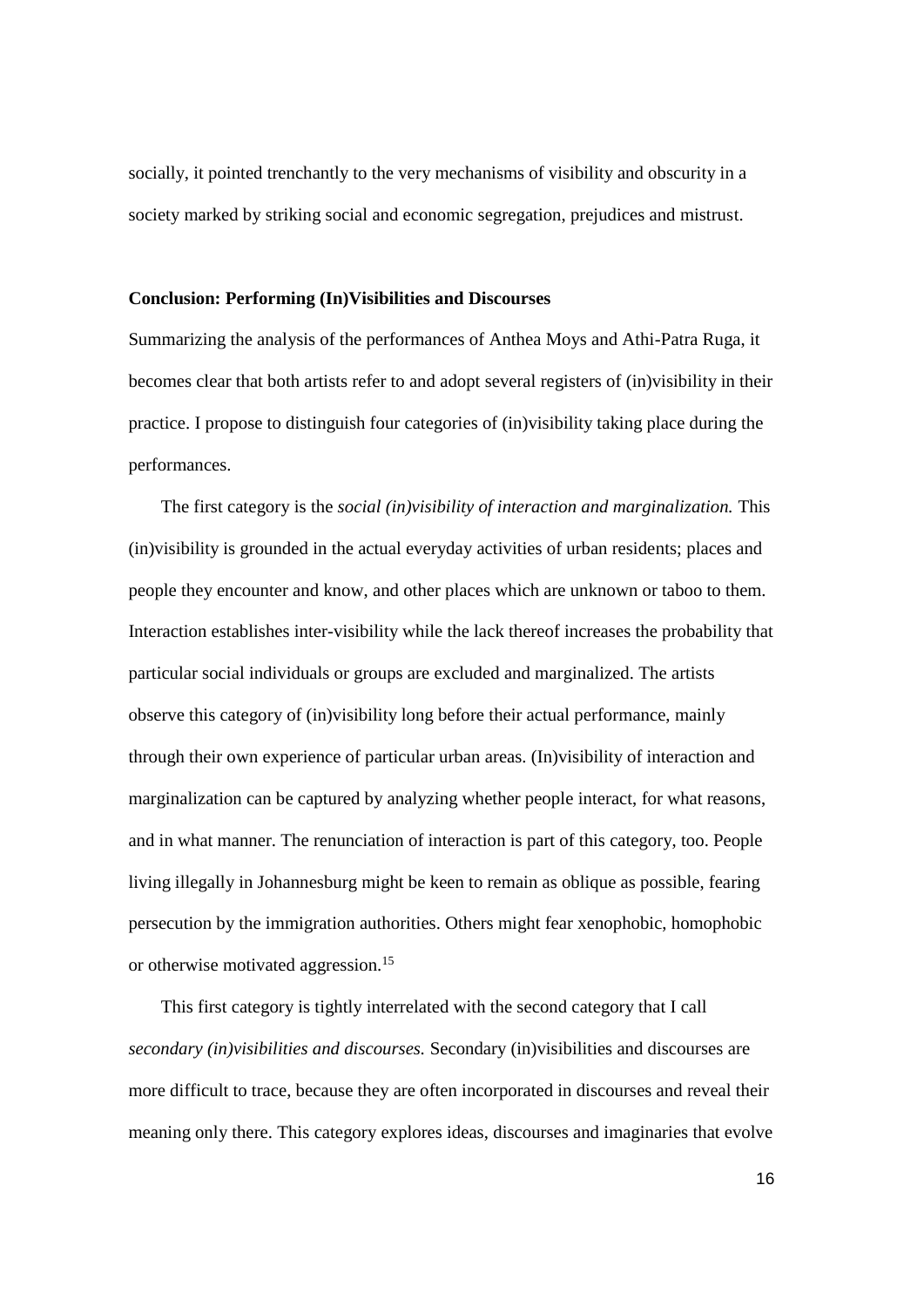from superficial city experience or the lack thereof. As an example, we may think of the "broken window theory" (Wilson/Kelling): Just because a certain area shows infrastructural decay, residents as well as urban policy makers conclude that it attracts or already is home to crime. Crime itself is a rather invisible threat associated with criminal individuals whom average citizens try to avoid. The knowledge about who exactly lives in such a neglected building therefore often is a discursive or gossip knowledge; the idea that it must be a criminal group mounts to a form of local knowledge evolving from assumptions about a place that one barely would visit and thus actually never has seen. The Joubert Park is such a place. While it is very familiar to its users who also share social visibility with other park users, it is an unknown territory to the average museum audience although they can glance at it through the museum fence. This short and superficial gaze mostly tries to avoid direct interaction with the people occupying the park who are not only physically but also socially and discursively separated from the museum visitor. Moys refers to these secondary invisibilities by performing her piece in an area that is charged by such prejudices that evolved, not least, by discourse, and not by direct experience. Most of the museum-goers never experienced crime in Joubert Park but heard of it. Similarly, Ruga traces homophobic and misogynist discourses by particular but in fact quite superficial means of comportment and dressing.

Both artists elaborate precisely on the interplay between the categories of social and secondary (in)visibility. Therefore, I propose a third category that asks how *(in)visibility is reflected in performance art.* The performers have particular strategies to be seen or unseen. Their bodily appearance and action relate to both, direct social interaction as well as secondary (in)visibilities. Thereby, they display a high awareness for place on the one hand and audience on the other. They consciously choose places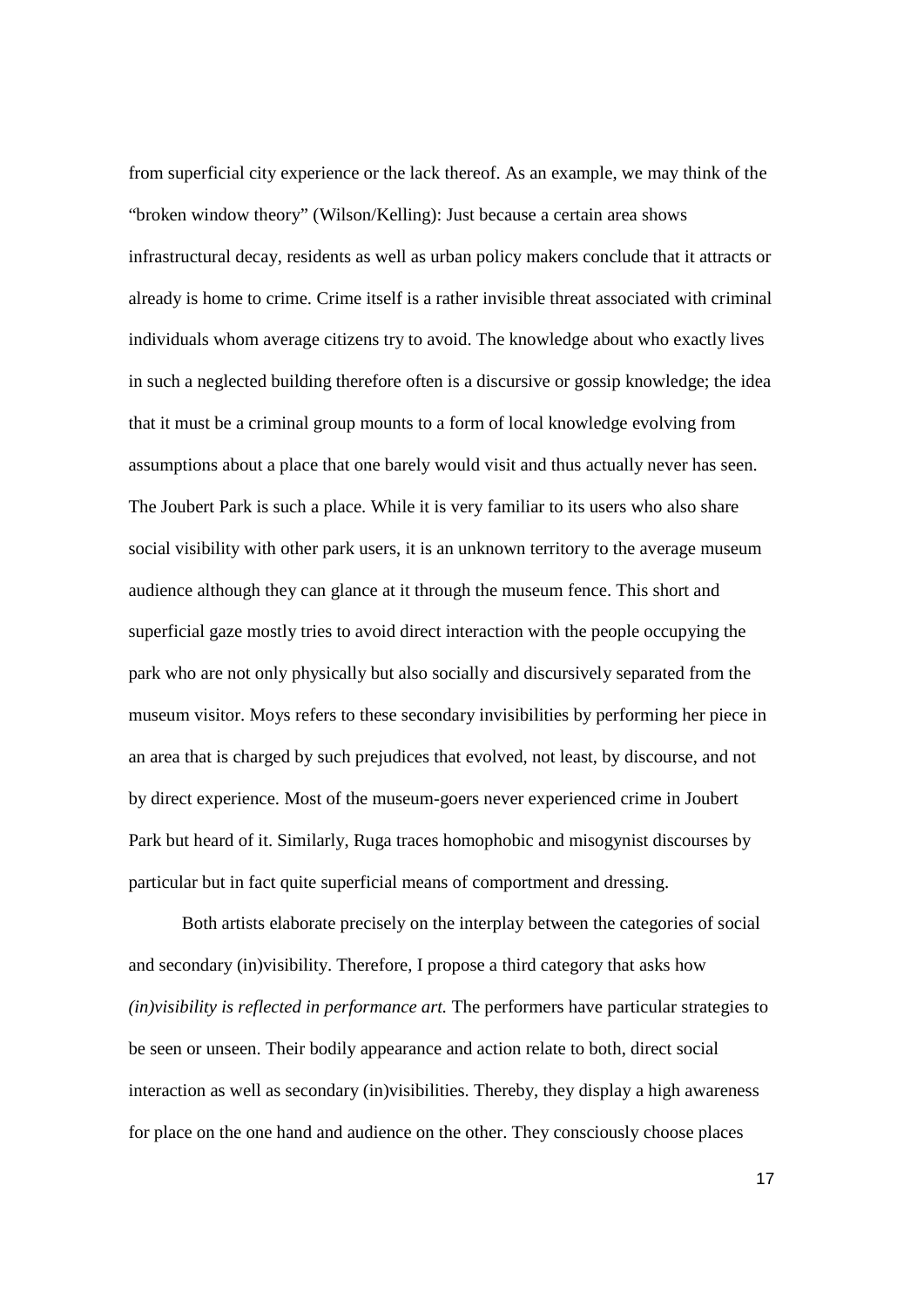and address potential audiences for their performance. While Moys opted for her own hyper-visibility in a park that is unfamiliar to the invited audience, Ruga opted for a taxi rank that is highly familiar to the random audience that happened to experience his intervention. While Moys's audience thus sustained her visibility in the dark park, Ruga rather was exposed to acts of inclusion or exclusion, being either welcomed by the young lady or chased away by the man nudging him. Both artists used the means of hyper-visibility through either Ruga's attire or Moys's illuminated scenery, but they targeted different audiences.

However, both force the audience into an engagement--be it an interaction among each other or just a reflection of the own attitude or relation to others. The performative act becomes a moment of visibility or visualization of the artist, but also a discovery of invisible social knowledge, assumptions or prejudices. The artists visualize the invisible through the explicit and ephemeral act of becoming and being visible; through the act of claiming visibility.

Moys and Ruga manage to reflect the linkages between the different categories of (in)visibility. By means of a performed hyper-visibility, penetration and interaction, the artists firstly direct the imageries of the city from its visible spaces and inhabitants towards the invisible discourses and assumed *common sense*. Thus, secondly, they show how socially constructed meanings, fears and prejudices are linked to these places and their very (in)visibility. Thirdly, by interlinking the social and discursive (in)visibilities of the city, they redirect the attention towards a potential of new visibilities and imagination.

Following these three categories, one might sketch a fourth one that considers the actual and factual (in)visibility of the performer to her or his audience, thus readopting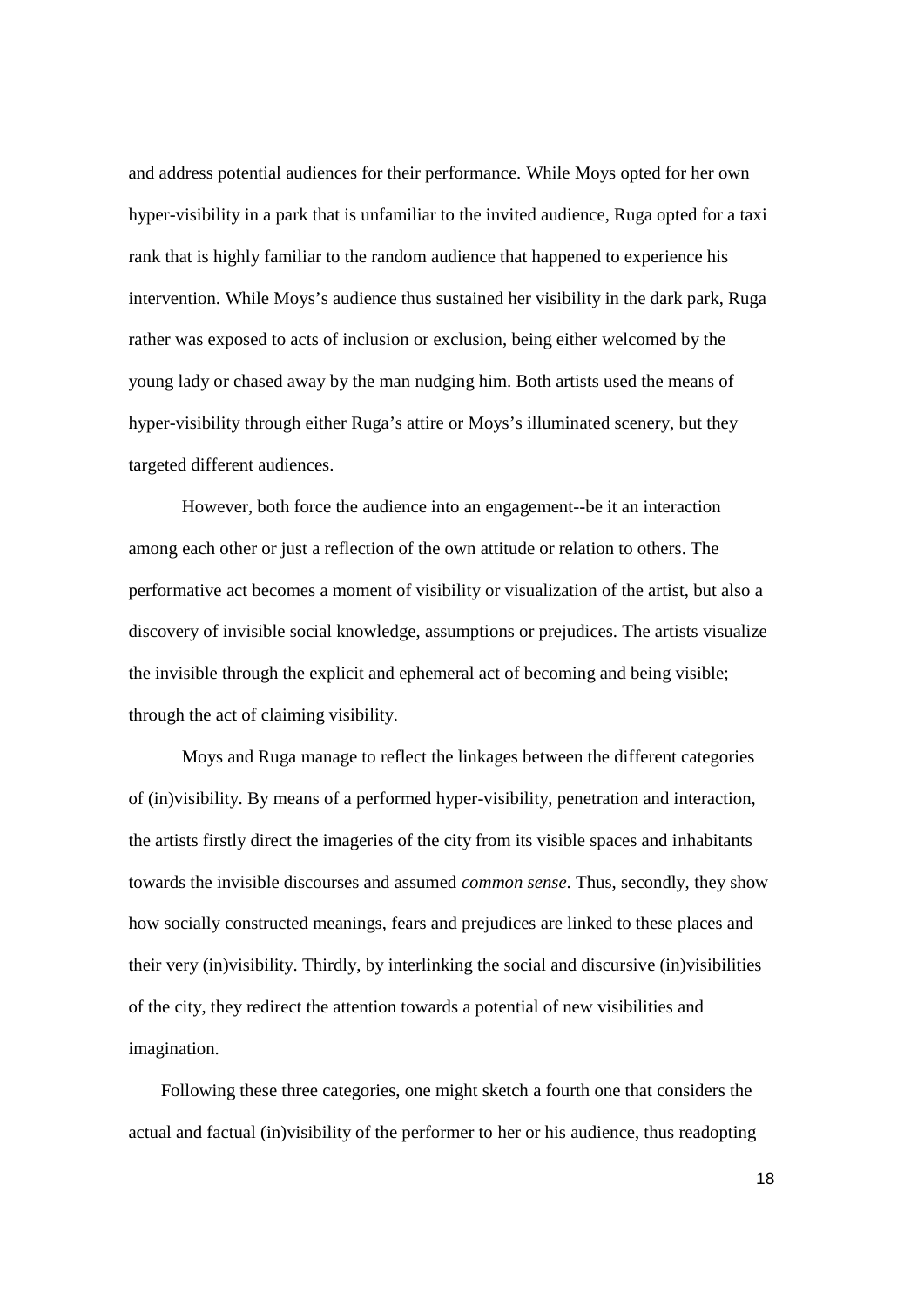the perspective of the sociological observer who asks in what relation the artists stand to their publics in the moment of their performance. It is a deeply empirical question because it must be observed on place and in the aftermath of the event in a similar manner like the first category. It asks what effect the performance has *de facto,* beyond the purposes of the artists. It reflects the experience of the audience and the consequences for its future spatial practices in the urban realm. This question only can be answered when the event is actively observed and documented, and when the researcher has access to the often unfamiliar audience in order to collect qualitative data in interviews, surveys or through observation. This last category unfortunately is mostly neglected in the analysis of art works because it is deeply sociological. However, if we assume that performance art in public space and its aesthetics have cultural, social or political effects, it is crucial to enquire the perception and experience of the invited as well as the casual audience.

Of course, these proposed categories are conceptual categories which in reality are much more diverse and flexible. Even the idea of invisibility as an opposition to visibility is in fact just a model. From an empirical point of view, the categories presented here do intermingle. They are barely separable and thus also provide for the complexity of the mappings and images of the city based on visible and invisible social realities and imaginaries. However, they help as an analytical tool for the discussion and analysis of performance in public space, as a way to trace the mental topographies of the city and its inhabitants.

**NOTES**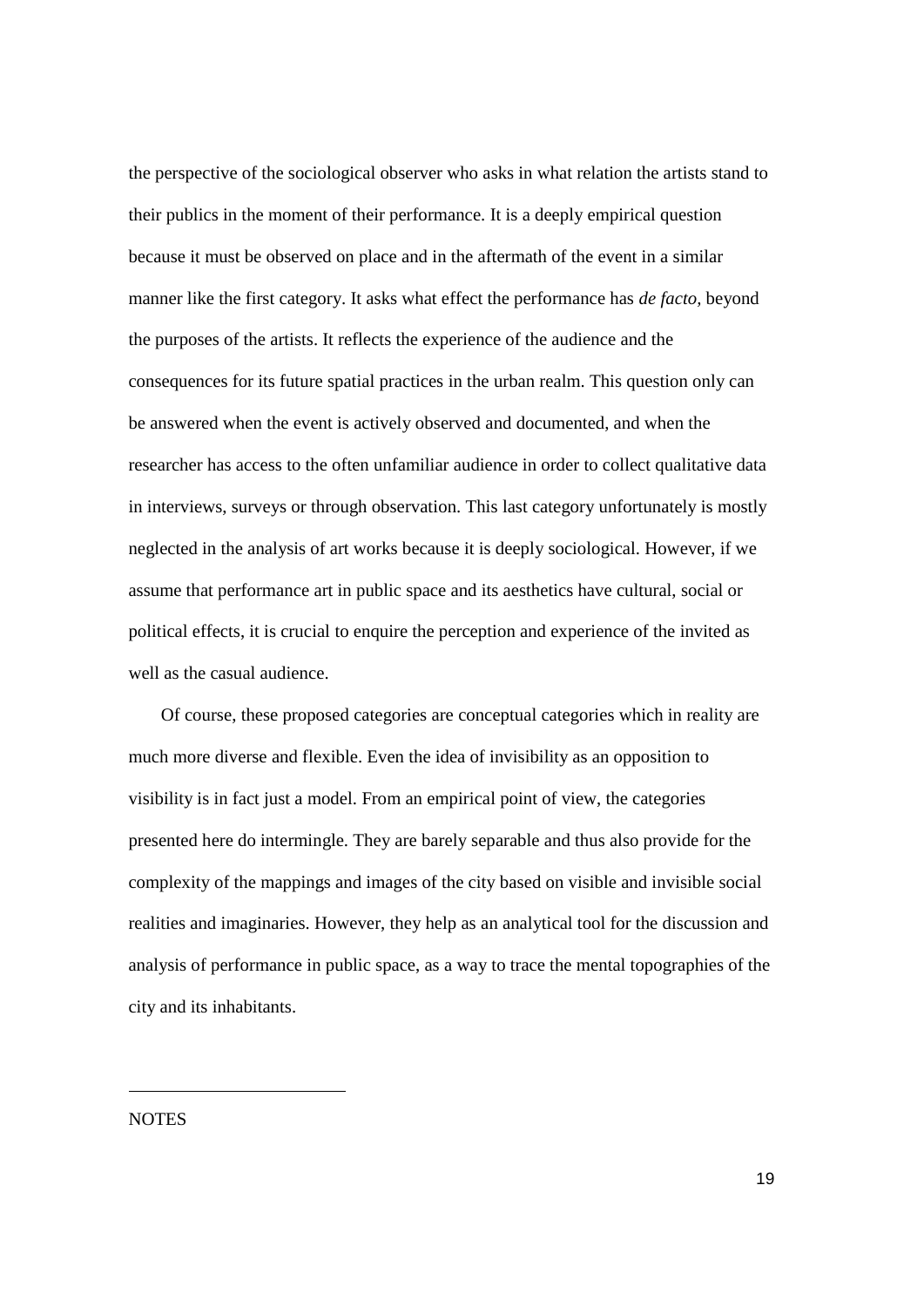$<sup>1</sup>$  Grey Areas, or the process of "greying", stand for general shifts in the residential</sup> pattern in South African cities from the mid-1970s on. It describes "the movement of black people as genuine tenants into formerly whites-only areas" (Beavon 213).

<sup>2</sup> For more on Ruga, see Ruga and Siegenthaler/Ruga.

<sup>3</sup> I speak of publics or audiences in the plural form as proposed by Kurt Iveson (2007) because there are socially, culturally and territorially diverse publics and audiences. For a more detailed discussion of the relation of Ruga's performance work to the public space, see Siegenthaler.

<sup>4</sup> After her husband's death, Ruth from Moab accompanies her mother-in-law to Israel although she is regarded there as a foreigner and her rights are limited. Ruga compares her situation with that of Zimbabwean and other immigrants in South Africa, but also with the submissive gender role expected from women in many cultural contexts of contemporary South Africa.

<sup>5</sup> See also the article "Abusive, Sexist Taxi Drivers Criticised", *Independent Online,* 28 Feb. 2008 (http://www.iol.co.za/news/south-africa/abusive-sexist-taxi-drivers-criticised- 1.391199#.UPlJHXfx1I0; 18 Jan. 2013).

<sup>6</sup> Atlantis was founded by the apartheid government in the late 1970s for "coloureds" as the apartheid terminology defined people of mixed race. Like many other townships situated in a harsh landscape and isolated from economic opportunities, it suffers social isolation, poverty, unemployment, high crime rates, drug abuse and domestic violence (see also Clayton).

7 It is unclear whether *Beiruth* is a male or a female. While the artist talked about a "he" in his interview with David Brodie (Brodie/Ruga) it was a "she" in the conversation with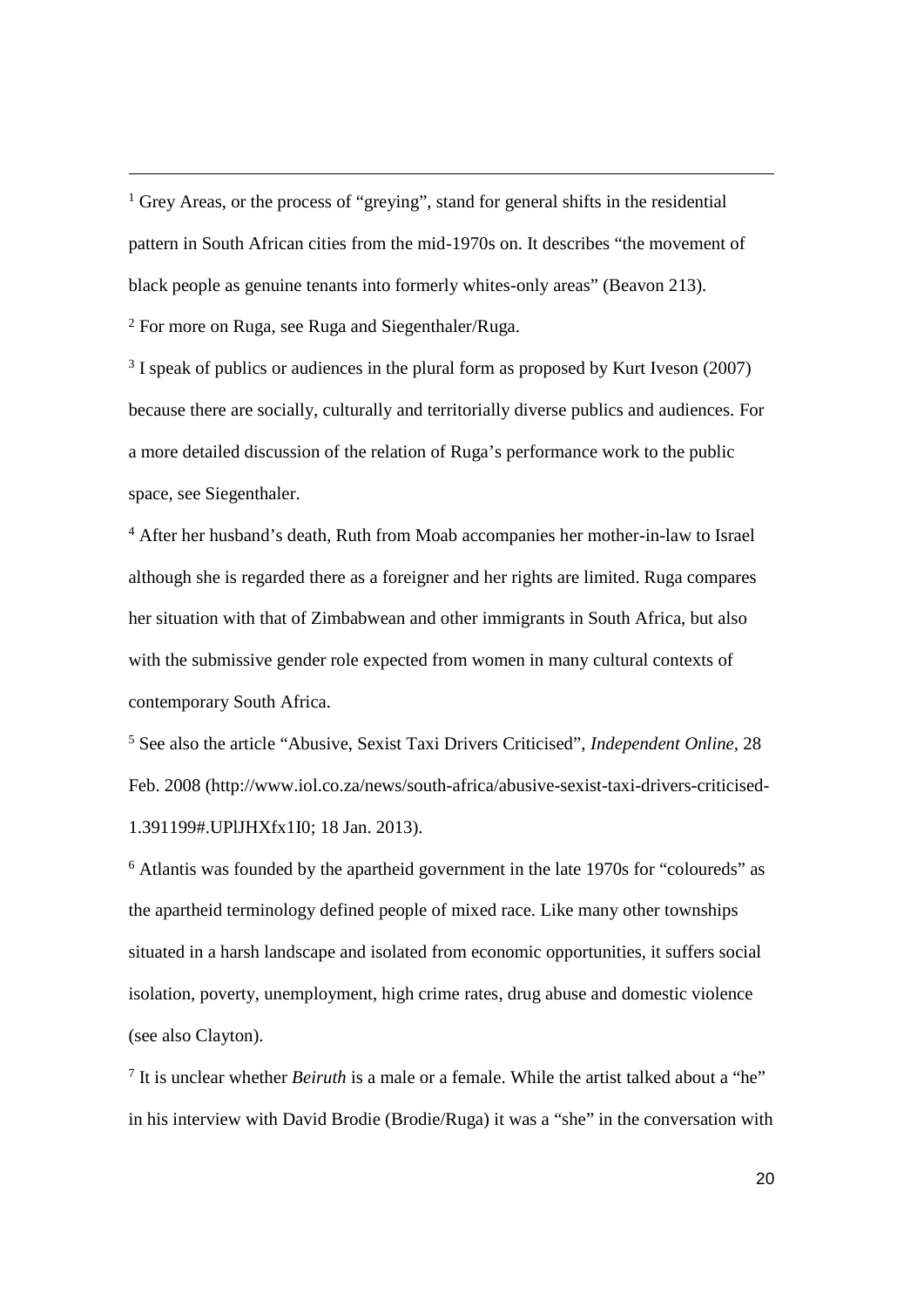me (Siegenthaler/Ruga). This ambivalence is peculiar to the trickster-like character of *Beiruth* whom I prefer to look at as an intersexual being. In the following, I will therefore refer to *Beiruth* as a s/he.

<sup>8</sup> Frequently, it is also related to witchcraft and therefore becomes an issue concerning an entire social group because a person who is bewitched is feared to do harm to his or her community. This social stigma is encountered in church communities, schools, and taxi ranks alike.

<sup>9</sup> See O'Toole, Molatlhwa, and footnote 5.

<sup>10</sup> *Even I Exist in Embo: Jaundiced Tales of Counter-Penetration*; a performance series conducted in different places in Switzerland in 2007.

 $11$  Much has been told and written about this unique constellation. The museum, a symbolic place of white power and colonialism since the early 20th century, found itself in the 1990s in direct neighbourhood with homeless people, prostitutes, drug dealers and other socially disadvantaged persons. The realities of a post-apartheid society literally knocked at the door of a building into which for a long time no black person would have made a step. However, fortunately the museum started to open its gates for interested people from the neighbourhood, and especially during the directorship (2004-2008) of Clive Kellner, many projects were undertaken to lower the virtual walls between the museum and its surroundings.

 $12$  This quotation is taken from a previous version of Anthea Moys's website (http://www.antheamoys.co.za; 27 Aug. 2010). Currently it can be found with the online documentation of the performance (www.youtube.com/watch?v=cRNF8TvjhSg; 18 Jan. 2013).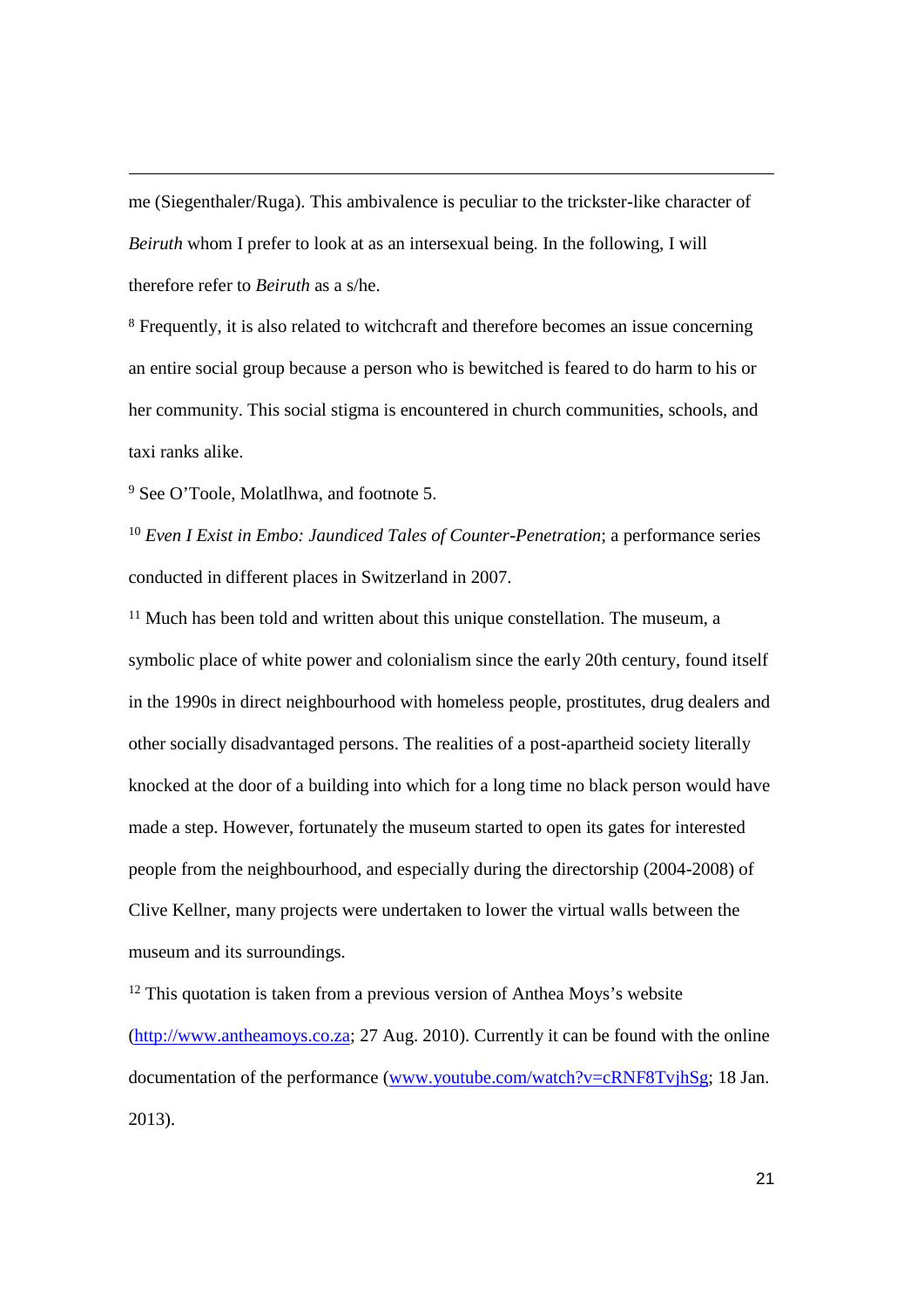<sup>13</sup> Quotation taken from a previous version of Anthea Moys's website (http://www.antheamoys.co.za; 27 Aug. 2010).

<sup>14</sup> Interestingly, the performance was re-done at the Dray Walk Gallery in London in November 2008. This totally different setting in an exhibition space reduced the poignancy of the original act. On the other hand, it may have opened up new aspects on the performance that had remained ignored within the Joubert Park setting. <sup>15</sup> AbdouMalig Simone has shown insightfully how certain immigrant groups in Hillbrow either demonstrate their presence publicly in the streets or prefer to remain unrecognized for business or other reasons (Simone 412-414).

# **WORKS CITED**

- Beavon, Keith. *Johannesburg. The Making and Shaping of the City*. Pretoria: University of South Africa Press, 2004.
- Bourdieu, Pierre. *Outline of a Theory of Practice*. Cambridge: Cambridge University Press, 1977.
- Bremner, Lindsay. "Closure, Simulation, and 'Making Do' in the Contemporary Johannesburg Landscape." *Under Siege: Four African Cities: Freetown, Johannesburg, Kinshasa, Lagos*. Ed. Okwui Enwezor et al. Documenta 11, platform 4. Ostfildern: Hatje Cantz, 2002. 153-172.
- Bremner, Lindsay. *Johannesburg. One City Colliding Wolds.* Johannesburg: STE Publishers, 2004.
- Brighenti, Andrea Mubi. *Visibility in Social Theory and Social Research*. London: Palgrave/Macmillan, 2010.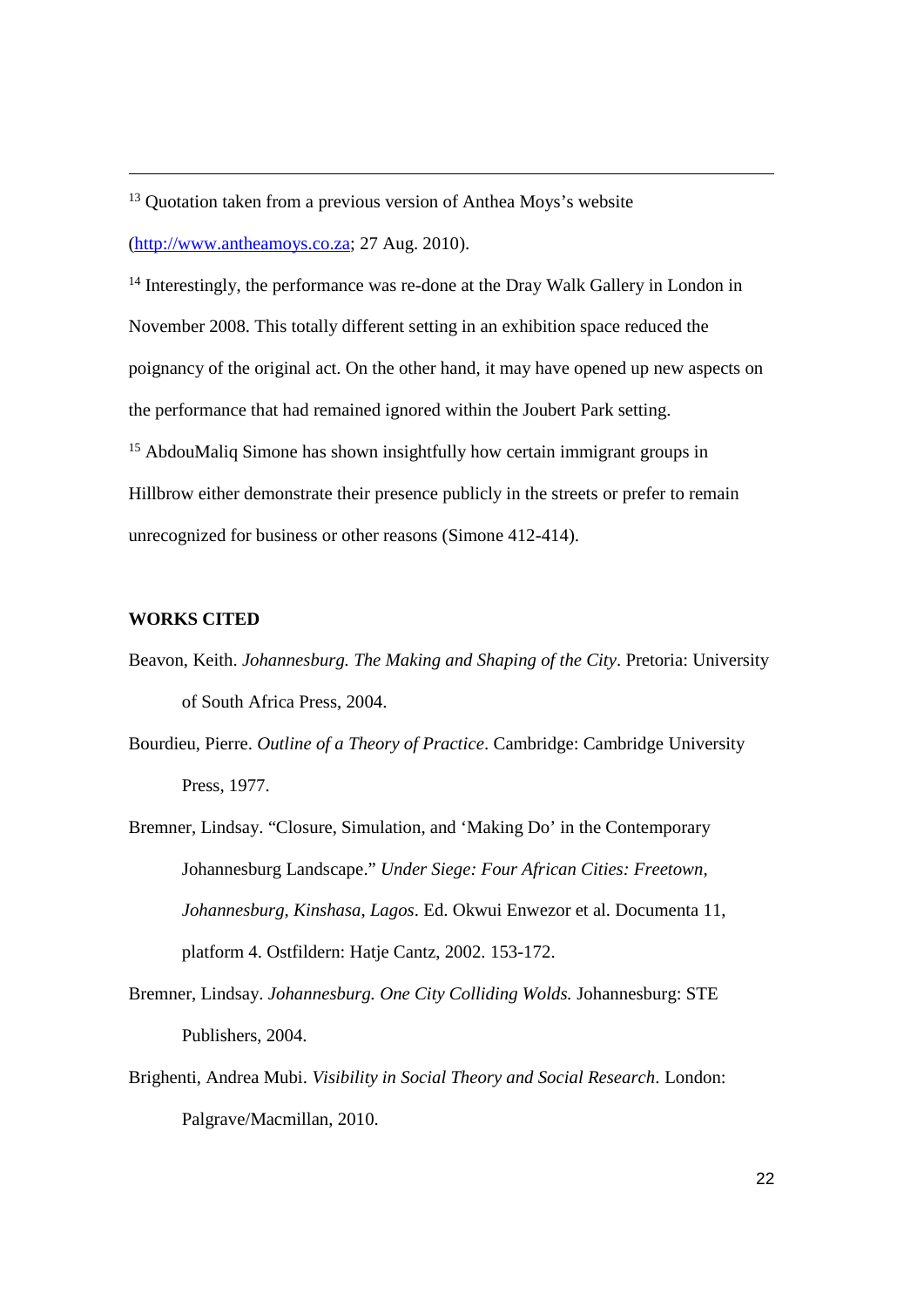- Brodie, David and Athi-Patra Ruga. *Interview*. Unpublished, 2008. For a version of the interview in German language, see: <http://www.hebbel-amufer.de/media/INTERVIEW%20ATHI%20PATRA%20RUGA.pdf> (3 Jan. 2012).
- Clayton, Jonathon. "Toxic Hit that is Fuelling Crime and Violence in the Townships." *The Times* 30 July 2007. <http://timesonline.co.uk/tol/news/world/africa/article2163680.ece> (18 Jan.

2013).

- De Boeck, Filip. "Kinshasa. Tales of the 'Invisible City' and the Second World." *Under Siege: Four African Cities: Freetown, Johannesburg, Kinshasa, Lagos*. Ed. Okwui Enwezor et al. Documenta 11, platform 4. Ostfildern: Hatje Cantz, 2002. 243-286.
- --- and Marie-Françoise Plissart: *Kinshasa. Récits de la Ville Invisible*, transl. Jean- Pierre Jacquemin. Bruxelles: Renaissance du Livre, 2005.
- Farber, Leora and Anthea Buys. "Die Unterwelt, die Oberwelt und das Zwischenreich. Eine Hantologie der Stadt Johannesburg." *Afropolis: Stadt--Medien--Kunst*. Ed. Kerstin Pinther, Larissa Förster and Christian Hanussek. Köln: Walther König, 2010. 292-301.
- Geertz, Clifford. "Common Sense as a Cultural System." Idem: *Local Knowledge*. New York, 1983. 73-93.
- Iveson, Kurt. *Publics and the City*. Oxford: Blackwell, 2007.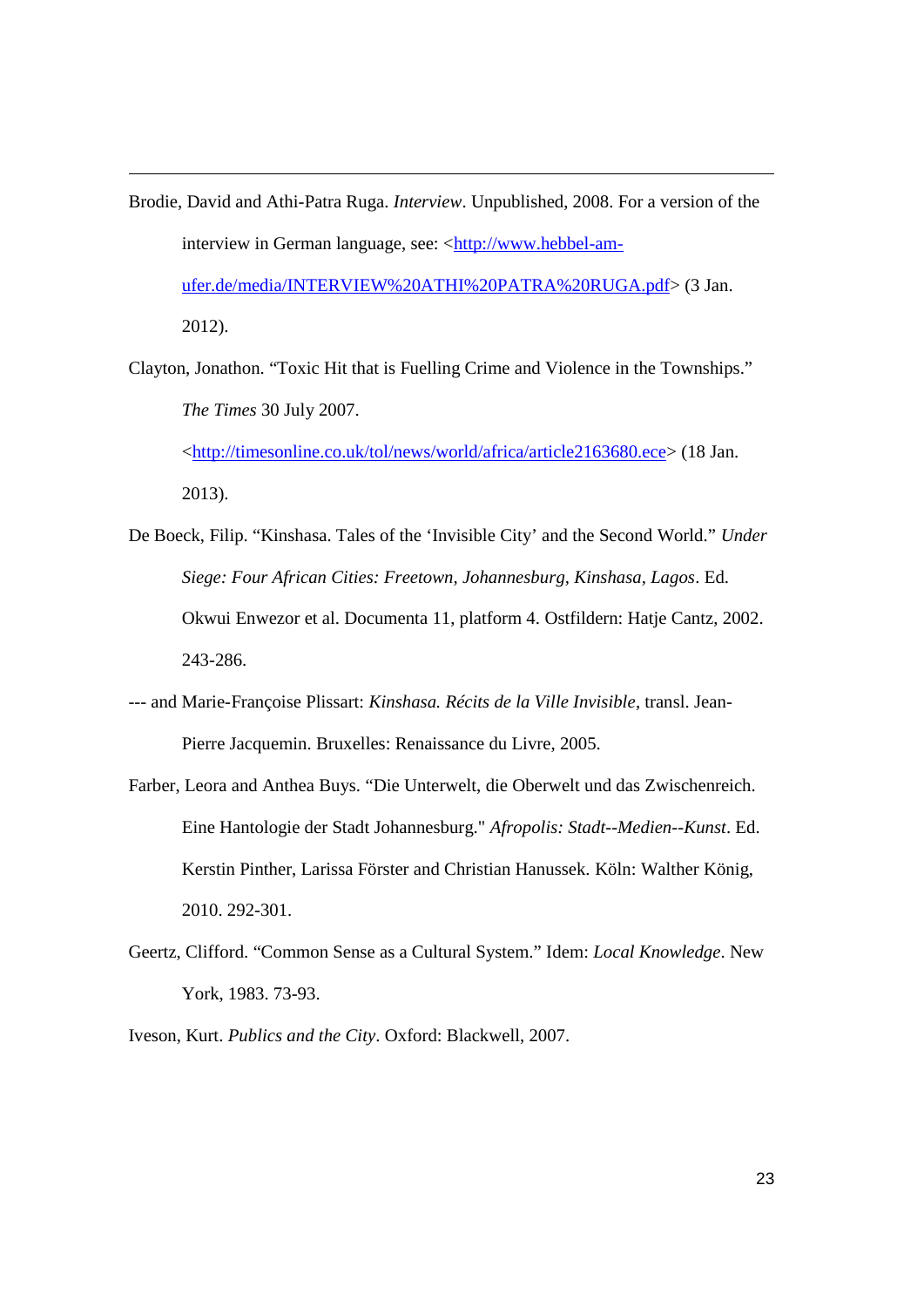- Landau, Loren B., ed.: *Forced Migrants in the New Johannesburg: Towards a Local Government Response*. Johannesburg: Forced Migration Studies Programme, 2004.
- Mitchell, Don. *The Right to the City. Social Justice and the Fight for Public Space*. New York/London: The Guilford Press, 2003.
- Molatlhwa, Olebogeng. "Women in Miniskirt Attacked at Taxi Rank." *Sowetan* 3 Jan. 2012.

<http://www.sowetanlive.co.za/news/2012/01/03/women-in-miniskirt-attacked at-taxi-rank> (18 Jan. 2013).

- Morris, Alan. *Bleakness & Light. Inner-City Transition in Hillbrow, Johannesburg*. Johannesburg: Witwatersrand University Press, 1999.
- Murray, Martin J. *Taming the Disorderly City. The Spatial Landscape of Johannesburg after Apartheid*. Ithaca/London: Cornell University Press, 2008.
- Neocosmos, Michael. *From 'Foreign Natives' to 'Native Foreigners'. Explaining Xenophobia in Post-apartheid South Africa*. Dakar: CODESRIA, 2006.
- Nuttall, Sarah and Achille Mbembe. *Johannesburg. The Elusive Metropolis*. Durham and London: Duke University Press, 2008.
- O'Toole, Sean. "Don't Show That! Contemporary African Artists Respond to Prejudice and Homophobia." *frieze* 133, Sept 2010.

<http://www.frieze.com/issue/article/dont-show-that/> (18 Jan. 2013).

Ruga, Athi-Patra, ed. *Athi-Patra Ruga, The Works 2006-2009*. Cape Town: Whatiftheworld, 2009.